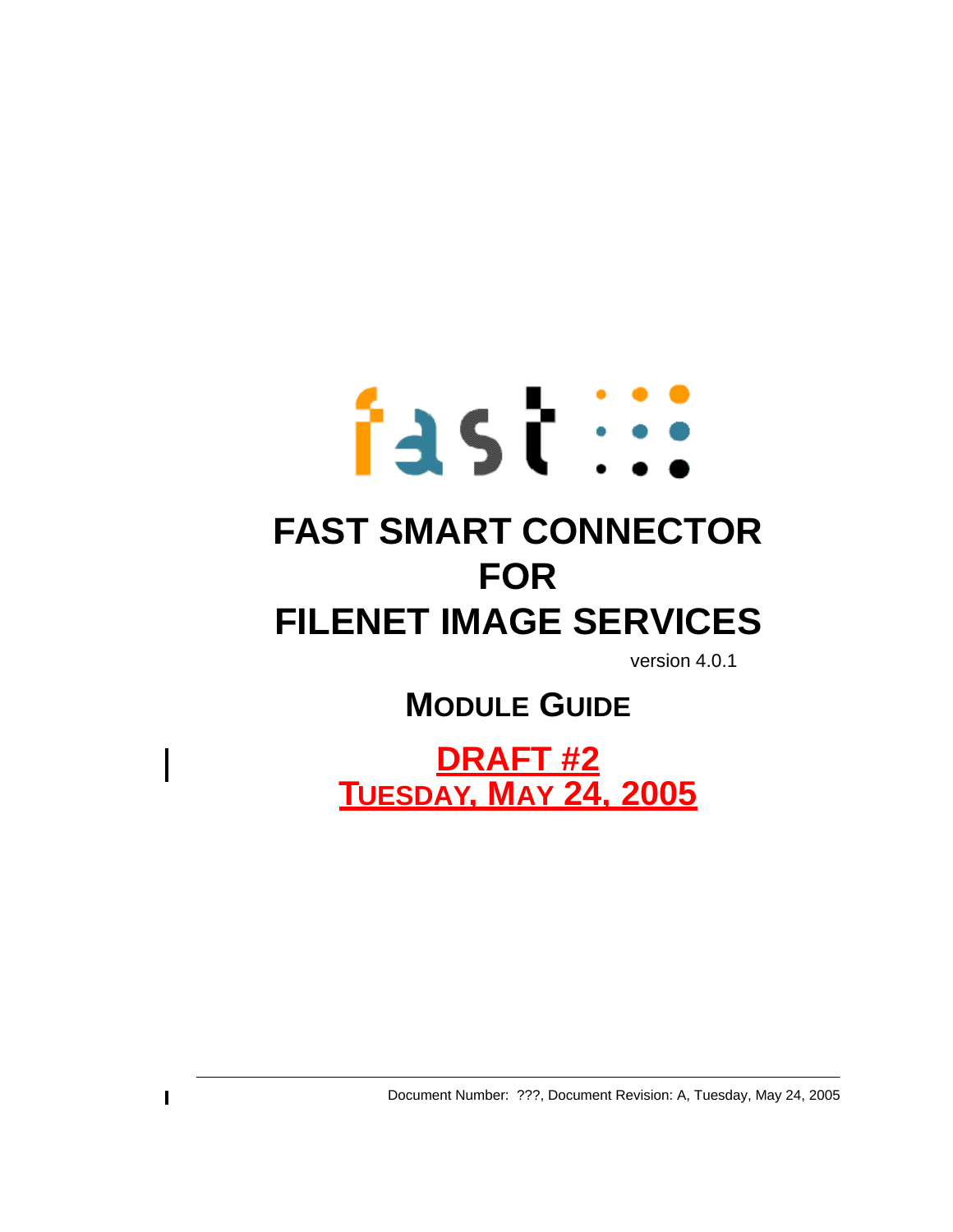Fast ESP

### **Copyright**

Copyright © 1997-2004 by Fast Search & Transfer, Inc. and its associated companies and licensors. All rights reserved. Fast Search & Transfer may hereinafter be referred to as FAST.

Information in this document is subject to change without notice. The software described in this document is furnished under a license agreement. The software may be used only in accordance with the terms of the agreements. No part of this document may be reproduced, stored in a retrieval system, or transmitted in any form or any means, electronic or mechanical, including photocopying and recording, for any purpose other than the purchaser's use, without the written permission of FAST.

### **Trademarks**

FAST is a registered trademark of Fast Search & Transfer. All rights reserved.

FAST Search, and FAST Data Search are trademarks of Fast Search & Transfer. All rights reserved.

Sun, Sun Microsystems, all SPARC trademarks, Java and Solaris are trademarks or registered trademarks of Sun Microsystems, Inc. in the United States and other countries. All rights reserved.

Netscape is a registered trademark of Netscape Communications Corporation in the United States and other countries.

Windows, Visual Basic, and Internet Explorer are registered trademarks of Microsoft Corporation.

Red Hat is a registered trademark of Red Hat, Inc. All rights reserved.

Linux is a registered trademark of Linus Torvalds. All rights reserved.

UNIX is a registered trademark of The Open Group. All rights reserved.

AIX is a registered trademark of International Business Machines Corporation. All rights reserved.

HP and the names of HP products referenced herein are either trademarks and/or service marks or registered trademarks and/or service marks of HP and/or its subsidiaries.

Oracle is a registered trademark, and Oracle8 is a trademark of Oracle Corporation.

DB2, DB2 UDB, UDB, and MVS are all registered trademarks of the IBM Corporation.

Microsoft® is a registered trademark of Microsoft Corporation.

SQL Server 2000 is a trademark of Microsoft Corporation.

All other trademarks and copyrights referred to are the property of their respective owners.

### **Restricted Rights Legend**

Software and accompanying documentation are provided to the U.S. government in a transaction subject to the Federal Acquisition Regulations with Restricted Rights. Use, duplication, or disclosure of the software by the government is subject to restrictions as set forth in FAR 52.227-19 Commercial Computer Software-Restricted Rights (June 1987).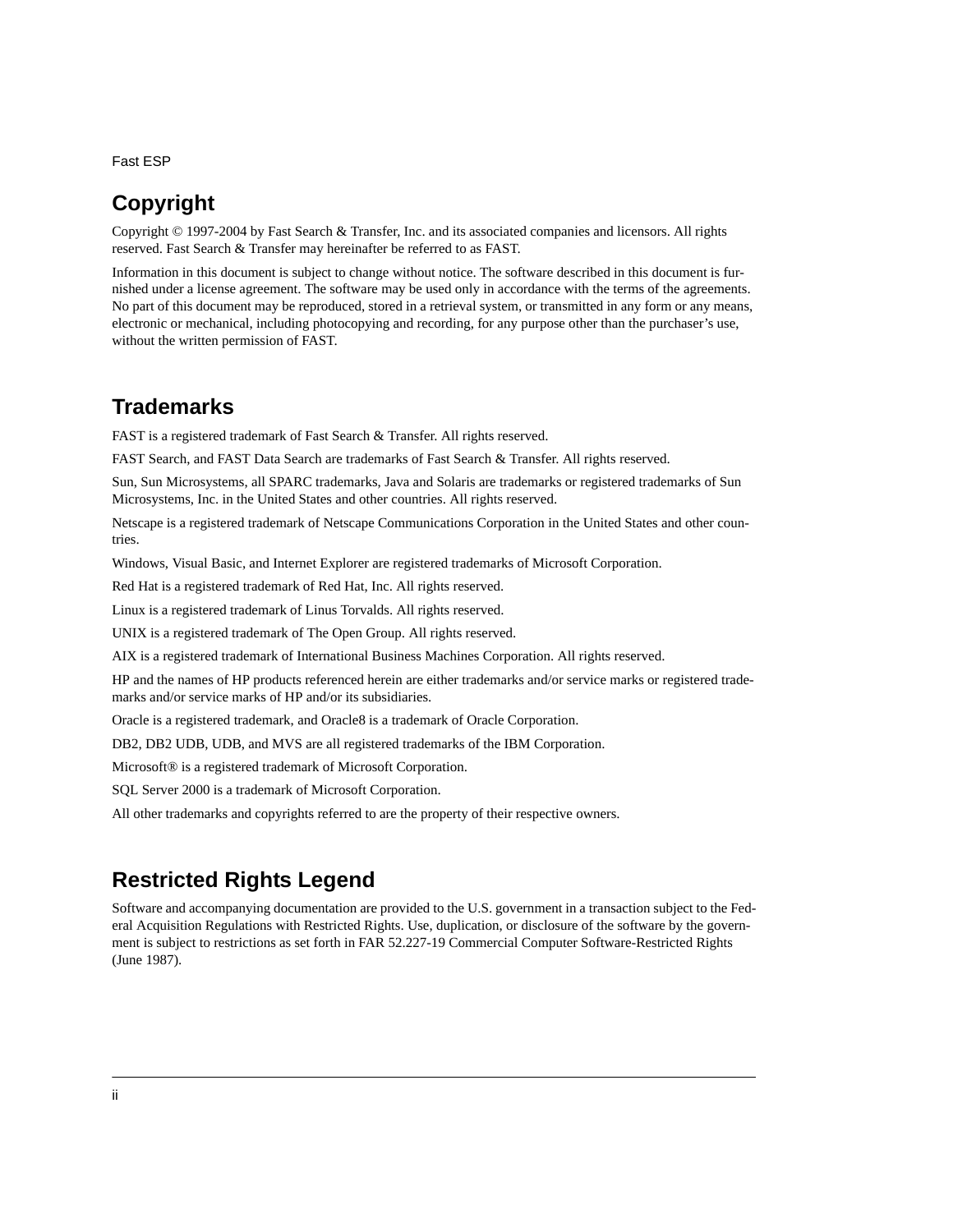### **About this Guide**

#### <span id="page-2-0"></span>**Purpose of this Guide**

This guide describes the FAST Smart Connector for FileNet Image Services and explains how to use it.

#### **Audience**

This guide provides information for all users of the FAST Smart Connector for FileNet Image Services.

#### **Conventions**

This guide uses the following textual conventions:

 Terminal output, contents of plaintext ASCII files will be represented using the following format:

Answer yes to place the node in the known\_hosts file.

Terminal input from operators will be in the same but bold format:

**chmod 755 \$HOME**

• Input of some logic meaning will be enclosed in  $\langle$  brackets:

```
setup_<OS>.tar.gz
```
where  $\langle OS \rangle$  represents a specific operating system that must be entered.

 URLs, directory paths, commands, and the names of files, tags, and fields in paragraphs appear in the following format:

The default home directory is the *C:\DataSearch* directory.

 User Interface page/window texts, buttons, and lists appear in the following format: Click **Next** and the **License Agreement** screen is displayed.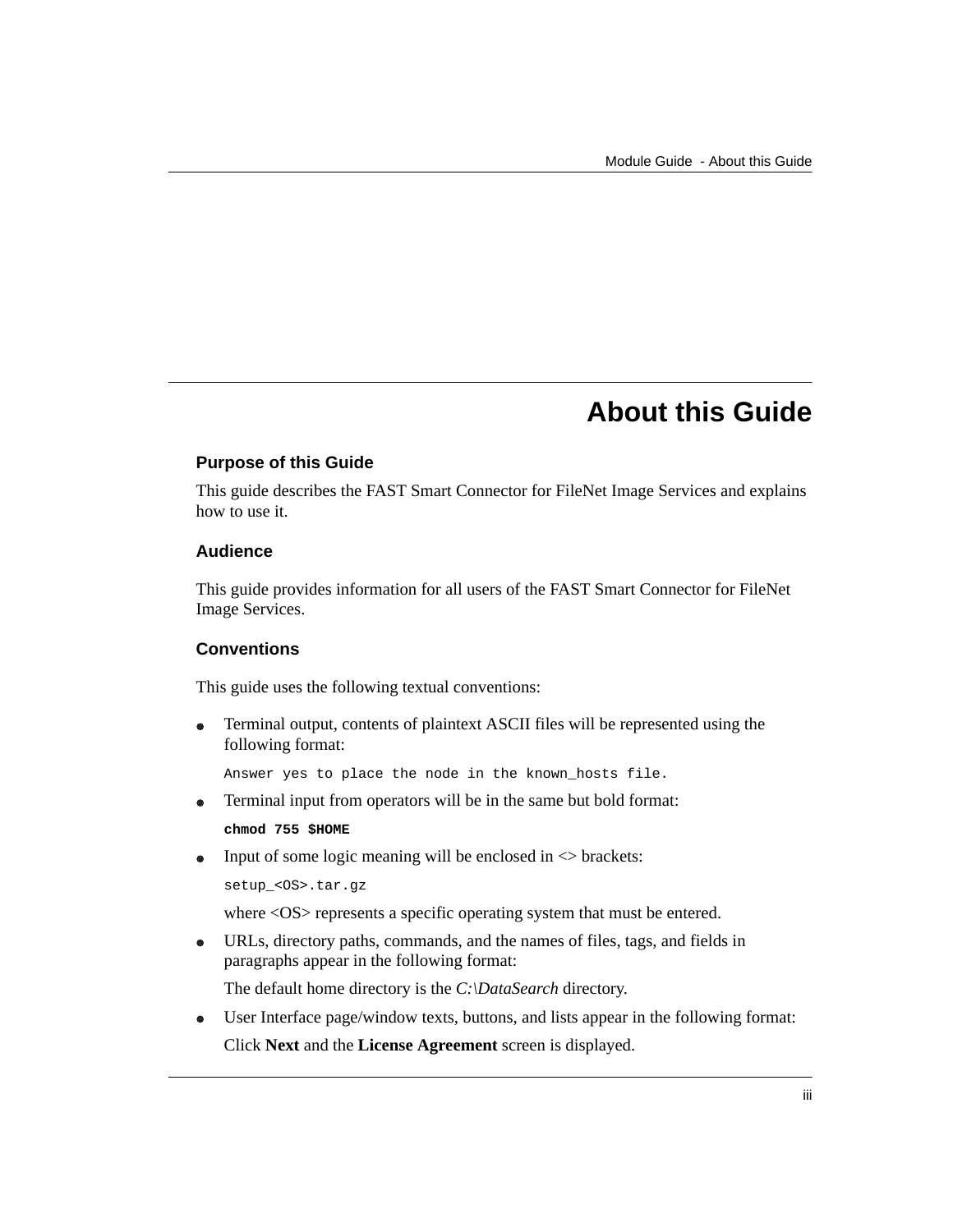*\$FASTSEARCH* (UNIX) or *%FASTSEARCH%* (Windows) refer to an environment variable set to the directory where Fast ESP is installed.

 $\mathbf I$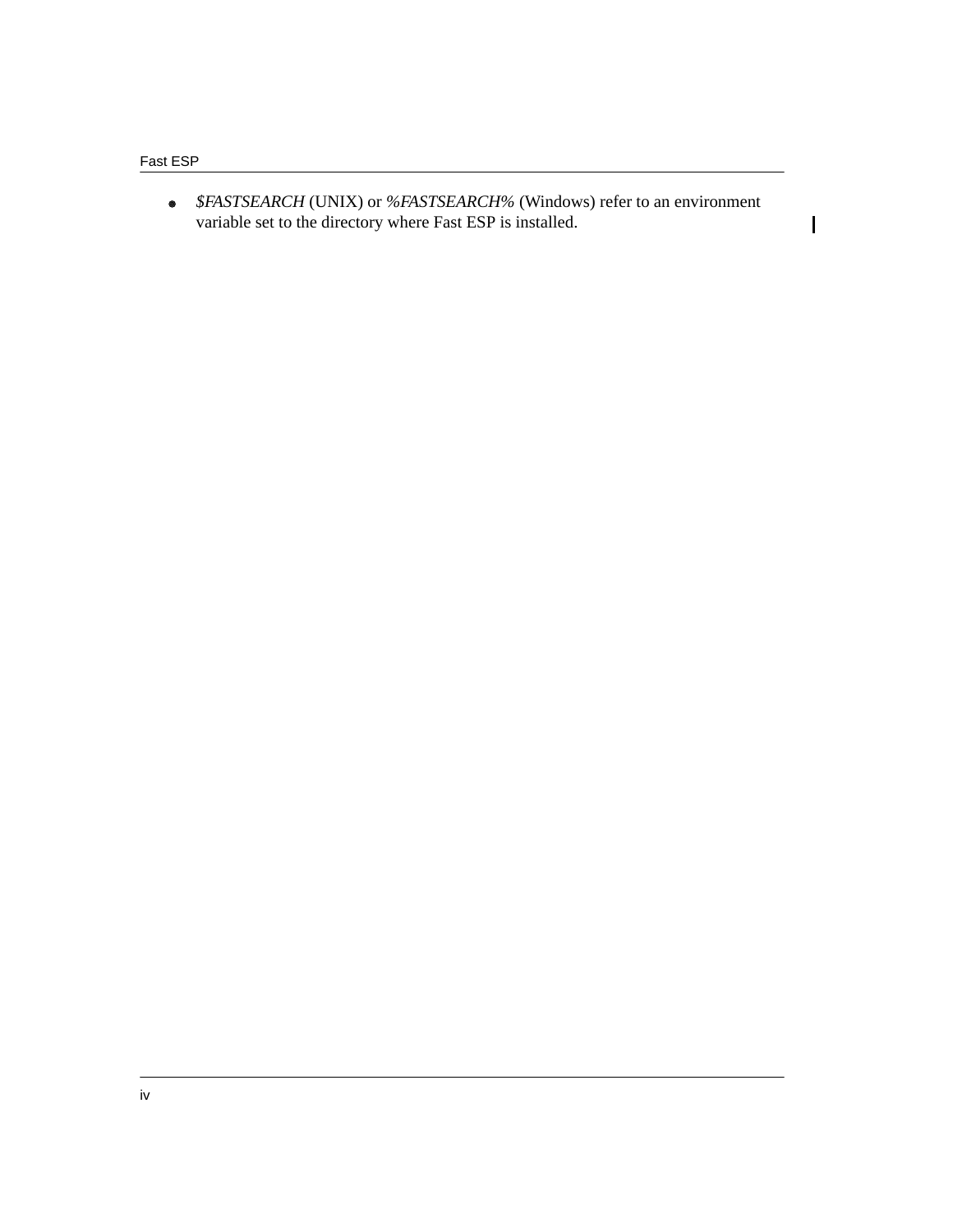### **Contents**

| <b>Chapter 1</b> | <b>Introduction</b>           | 1  |
|------------------|-------------------------------|----|
|                  |                               |    |
|                  |                               |    |
|                  |                               |    |
|                  |                               |    |
|                  | <b>Chapter 2 Installation</b> | 5  |
|                  |                               |    |
|                  |                               |    |
|                  |                               |    |
| <b>Chapter 3</b> | Configuration                 | 7  |
|                  |                               |    |
|                  |                               |    |
|                  |                               |    |
|                  |                               |    |
|                  |                               |    |
| <b>Chapter 4</b> | <b>Configuring Fast ESP</b>   | 13 |
|                  |                               |    |
|                  |                               |    |
|                  |                               |    |
|                  |                               |    |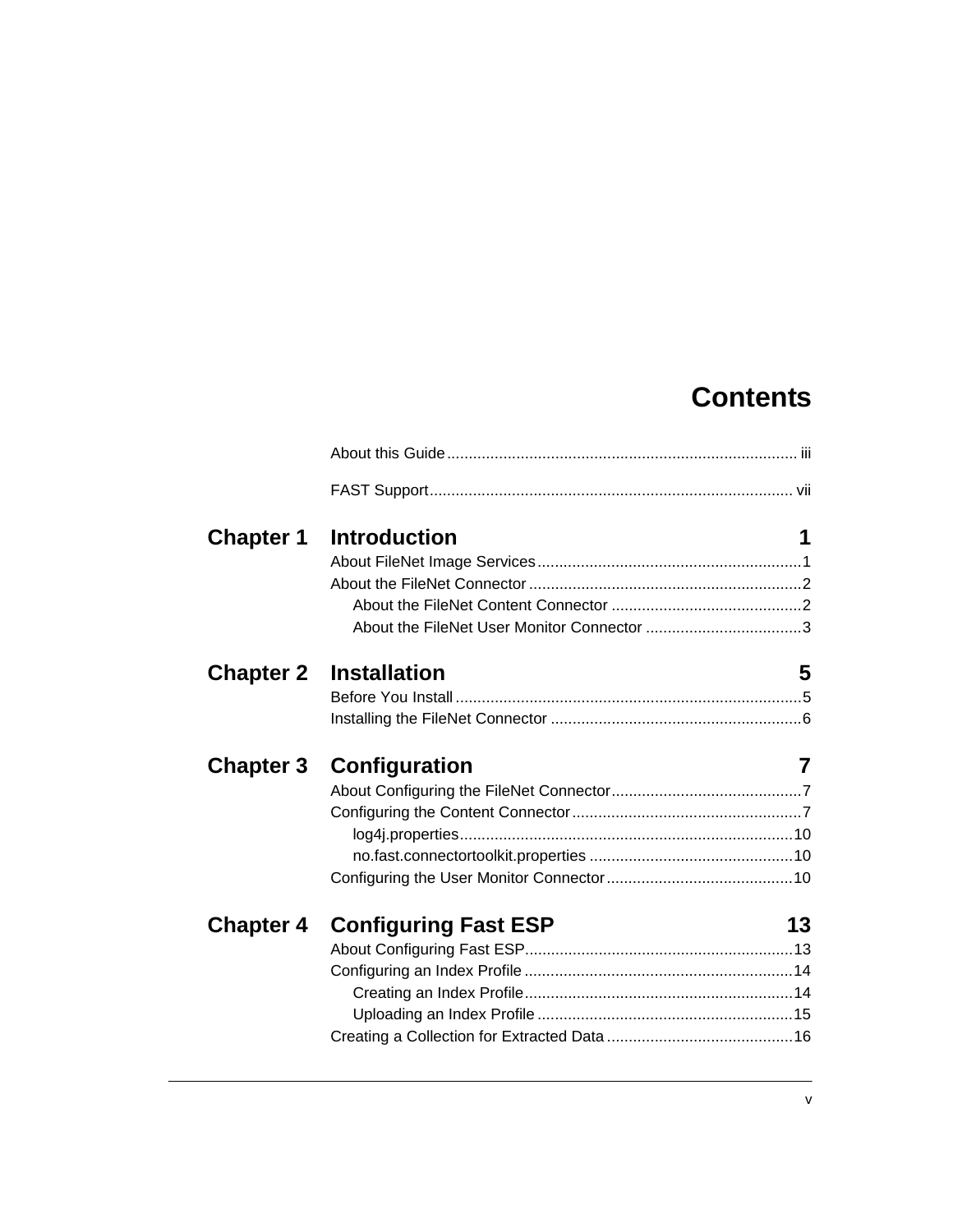| <b>Chapter 5 Operation</b>           | 21  |
|--------------------------------------|-----|
|                                      |     |
|                                      |     |
|                                      |     |
|                                      |     |
|                                      |     |
|                                      |     |
|                                      | .22 |
| Appendix A Sample Configuration File | 25  |
|                                      |     |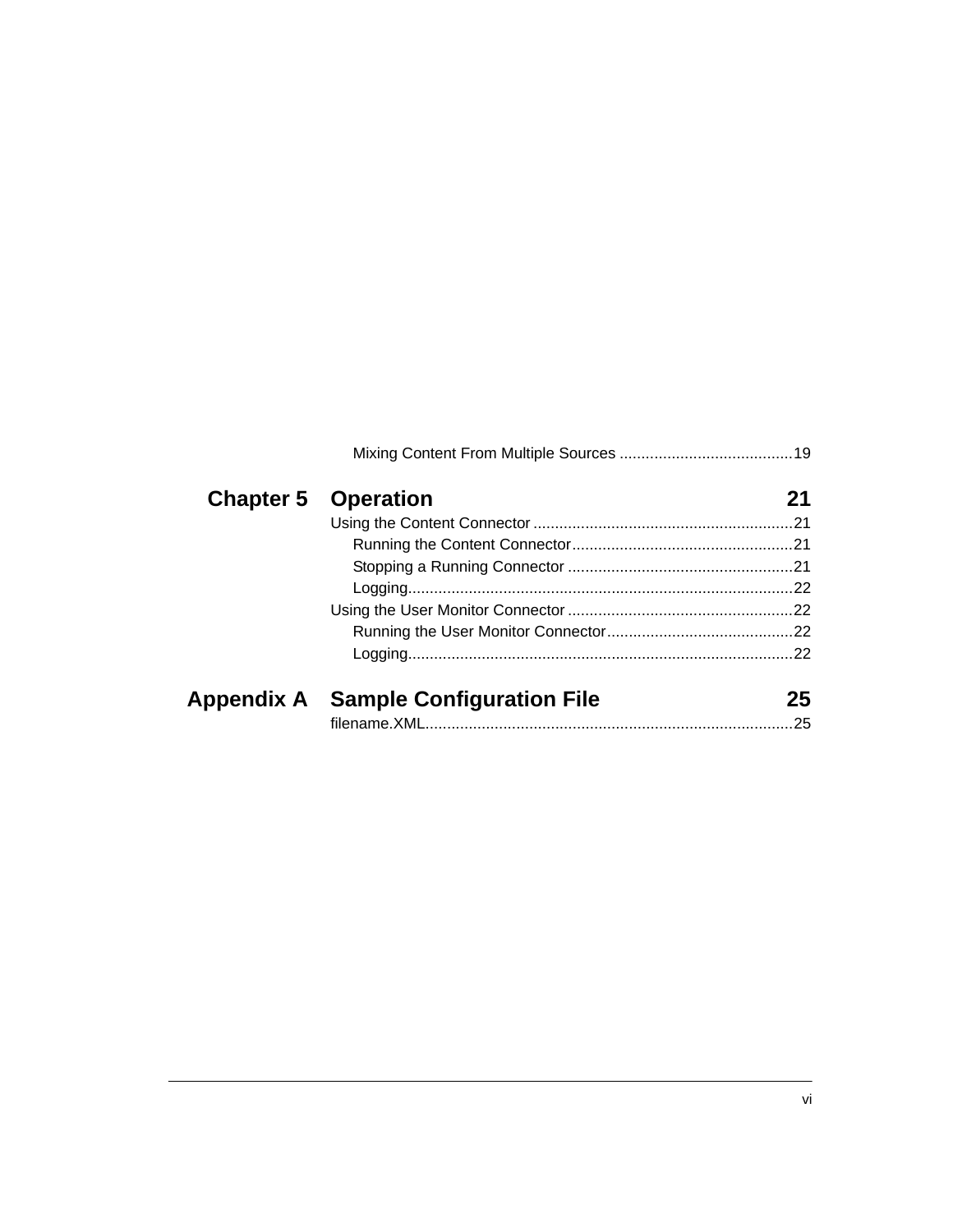#### Last update: Friday, May 20, 2005 3:28 pm

### **FAST Support**

#### <span id="page-6-0"></span>**Website**

Please visit us at:

http://www.fastsearch.com/

#### **Contacting FAST**

Fast Search & Transfer Inc. Wellesley Gateway 93 Worcester Street Wellesley, MA 02481-9181 USA Tel: +1 (781) 304-2400 (8:30am - 5:30pm EST) Fax: +1 (781) 304-2410

#### **Technical Support and Licensing Procedures**

E-mail: fds-support@fastsearch.com

#### **Product Training**

E-mail: fastuniversity@fastsearch.com

#### **Sales**

E-mail: sales@fastsearch.com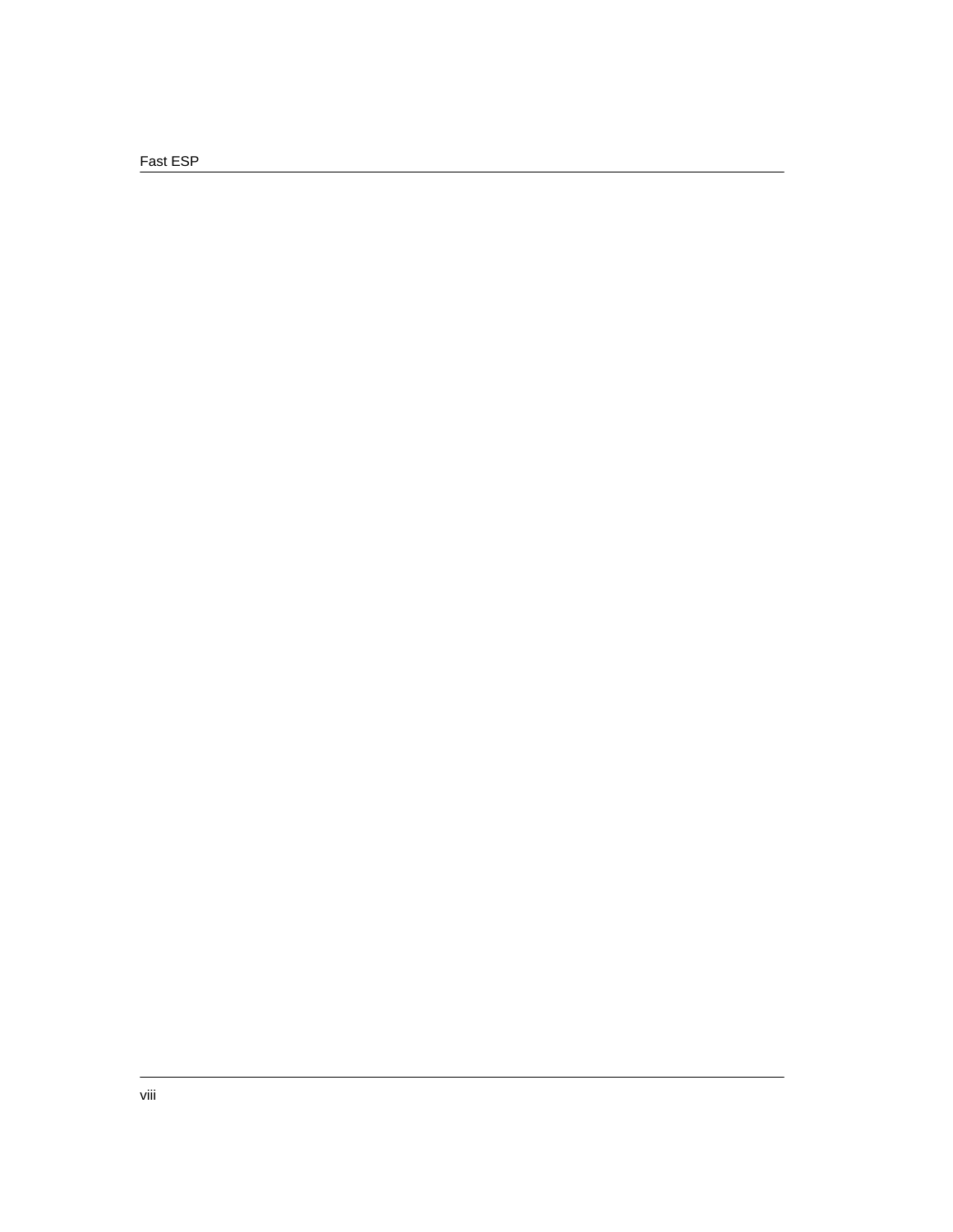#### Modified on: Tuesday, May 24, 2005 3:13 pm

### **Chapter 1**

### **Introduction**

#### <span id="page-8-1"></span><span id="page-8-0"></span>**About this Chapter**

This chapter introduces the FAST Smart Connector for FileNet Image Services. It includes:

- [About FileNet Image Services](#page-8-2)
- [About the FileNet Connector](#page-9-0)

### <span id="page-8-2"></span>**About FileNet Image Services**

FileNet Image Services provides comprehensive content management functionality, specifically tailored to supporting management of scanned documents/images. It is also possible to add electronic documents such as Word, PDFs etc., to the system. System administrators manage document classes, user groups with access rights to the content, and set up storage for the documents. Content editors/users can then add content to the system according to the rights they have been granted.

The document model is briefly described as follows:

- Documents are associated with a document class, which is defined by a set of indices (attributes) and in addition all documents have a fixed set of metadata. These include entry date, content format, etc.
- For image content (scanned documents, e.g.), the users can add annotations on a per page basis.
- Documents are added to libraries and folders (tree structured). A document may be associated with more than one folder.
- Users are members of groups, which again are subgroups of larger groups in a group hierarchy. Security is defined by referring to group memberships.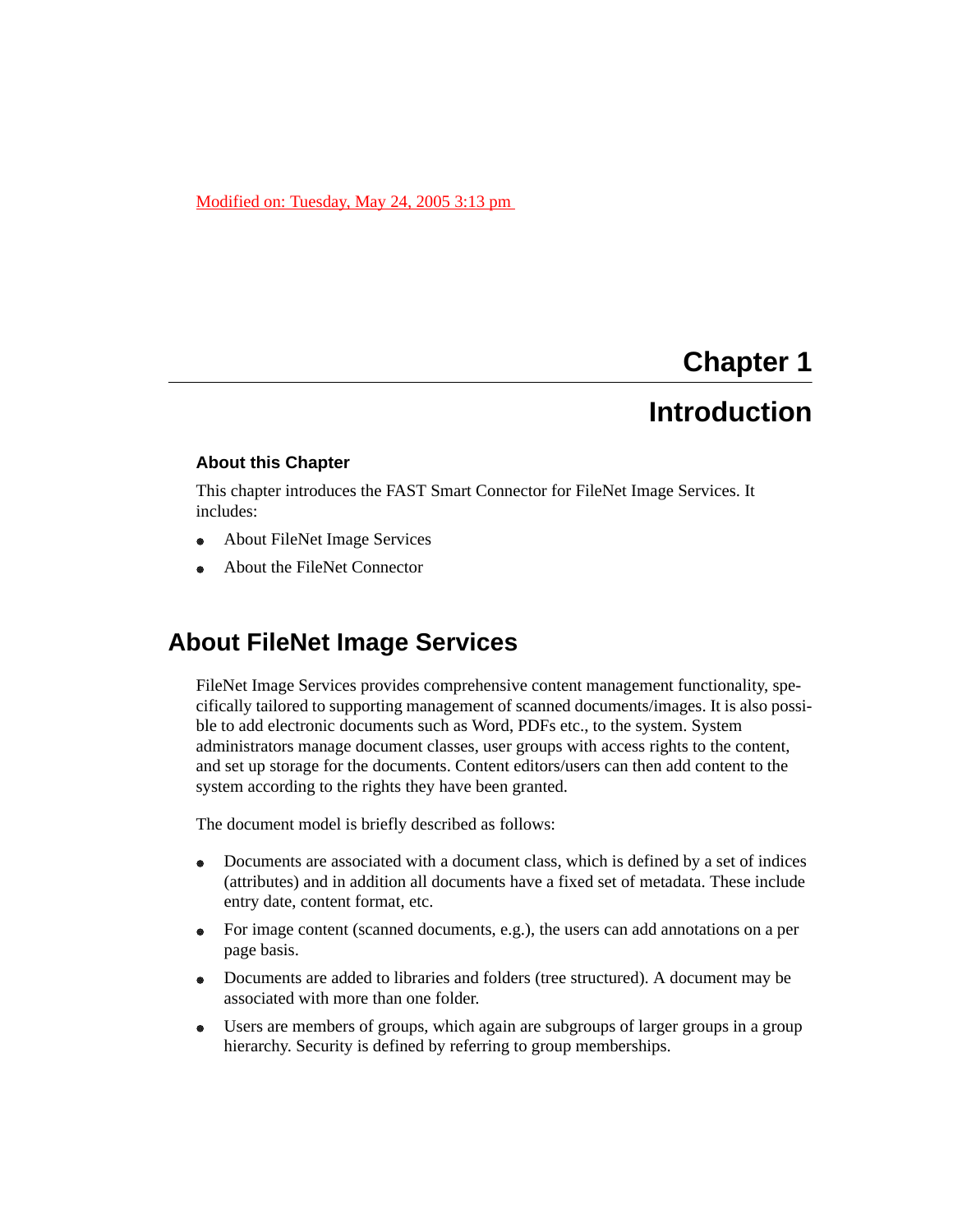A group can be granted access rights to documents of a certain document class.

### <span id="page-9-0"></span>**About the FileNet Connector**

There are two parts to the FileNet Connector:

- The **content connector** supports data extraction and indexing from a FileNet Image Services system. The information that is extracted can be tailored to your needs.
- The **user monitor** connector supports extraction of authorization (access control) information for use with the Fast Security Access Module (SAM).



The figure below shows how the content and user monitor connectors work.

The connectors are configured through the a single configuration file. The basic configuration includes the connection information to the Image Services System, as well as to Fast ESP, and parameters that control which folders to extract data from, which metadata to extract for each document, whether to include the raw content or annotations, etc.

ı

The connector and user monitor run from the command line and open a communication channel with the ISRA (Image Services Resource Adapter). The extracted data is formatted to meet the requirements of Fast ESP (content) and a generic user monitor of the Fast ESP Security Access Module (user and group information). The security module (SAM) is accessed by the query engine of Fast ESP for each query. SAM then passes the user identification to the user monitor in order to find its group memberships, and uses this information to produce a filter that is applied to the search. The result is that users can only see the documents that they are authorized to see.

### <span id="page-9-1"></span>**About the FileNet Content Connector**

The content connector has the following main features: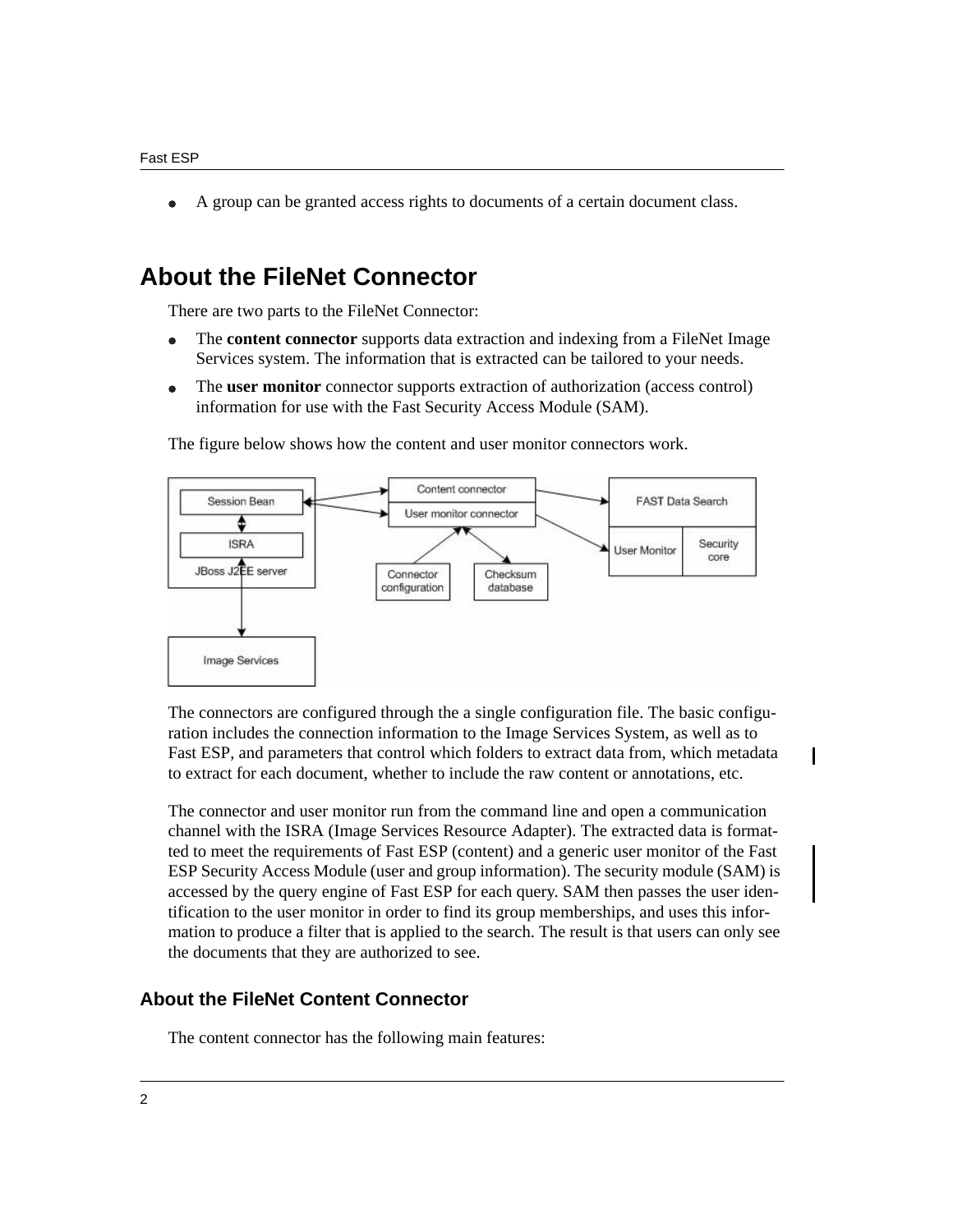- Extracts data according to a configuration parameter that contains an ISRA SELECT clause. Hence, both fixed metadata, and metadata defined as part of document classes can be extracted.
- Extracts data from a list of folders.
- Can optionally extract raw content for electronic documents, and annotations for images (scanned documents).
- For electronic documents, only content that belongs to a configurable list of formats is extracted. For other formats, only the metadata is extracted.
- Extracts the ACL information for each document, that is, which group has read access to the instances of the class.
- Can be configured with folder access rights of groups, so that the access is restricted to a combination of the document class and the folder where the document is located.
- Is able to do incremental updates based on checksum calculations of extracted data. A built in HSQL (HyperSonic) database, or an external MySQL database can be used to store the checksums.
- Performs extensive, configurable logging to stdout, file, and also to the LogServer of Fast ESP.

### <span id="page-10-0"></span>**About the FileNet User Monitor Connector**

The user monitor connector has the following main features:

- It extracts all listed users in Image Services
- It extracts the group memberships for these users, and also the group/group memberships.
- It passes this information to an instance of the generic user monitor in SAM.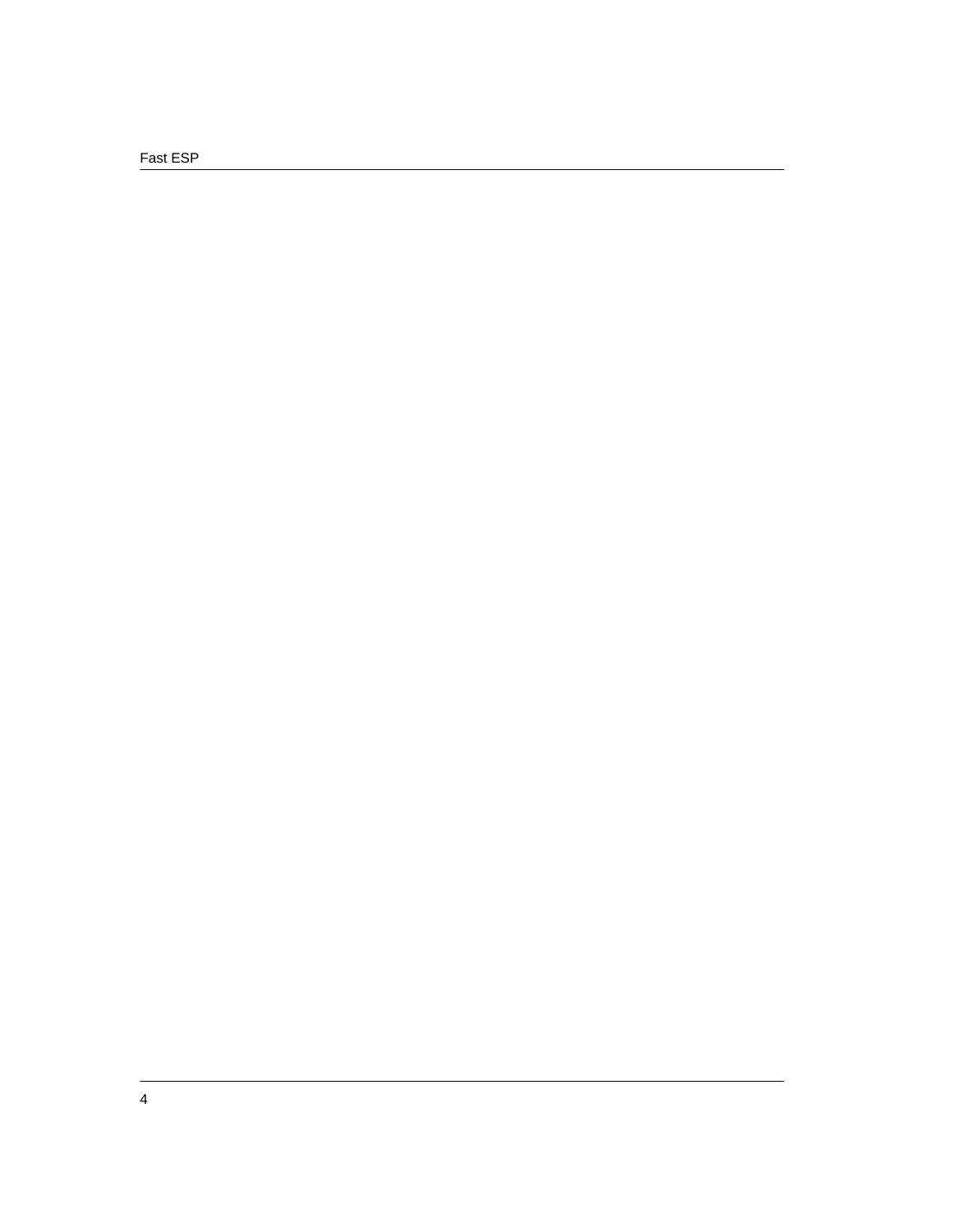#### Modified on: Tuesday, May 24, 2005 3:13 pm

### **Chapter 2 Installation**

#### <span id="page-12-1"></span><span id="page-12-0"></span>**About this Chapter**

This chapter describes how to install the FAST Smart Connector for FileNet Image Services. It includes:

- [Before You Install](#page-12-2)
- [Installing the FileNet Connector](#page-13-0)

### <span id="page-12-2"></span>**Before You Install**

- The machine on which you install the connector needs to be fully patched with windows update.
- Fast ESP must be installed and running, not necessarily on the machine where the FileNet Connector is installed.
- Include the FlexLM license key for the FileNet Connector in the license file for Fast ESP. Otherwise you will be asked for it when running the FileNet Connector.

If necessary, you can use a license file that points to a remote license manager:

```
SERVER <host of license server> ANY
VENDOR FASTSRCH
USE_SERVER
```
- The FileNet Connector requires Java 1.4.1 or newer. Set JAVA\_HOME to the installation directory.
- The FileNet Connector requires a FileNet Image Services Resource Adapter (ISRA).
- The FileNet Connector user account must have rights to retrieve all content desired, as well as user and group information. (See *[FolderGroupAccess](#page-16-0)* on page 9.) Because of limitations of the ISRA API, the user account must be able to have a number of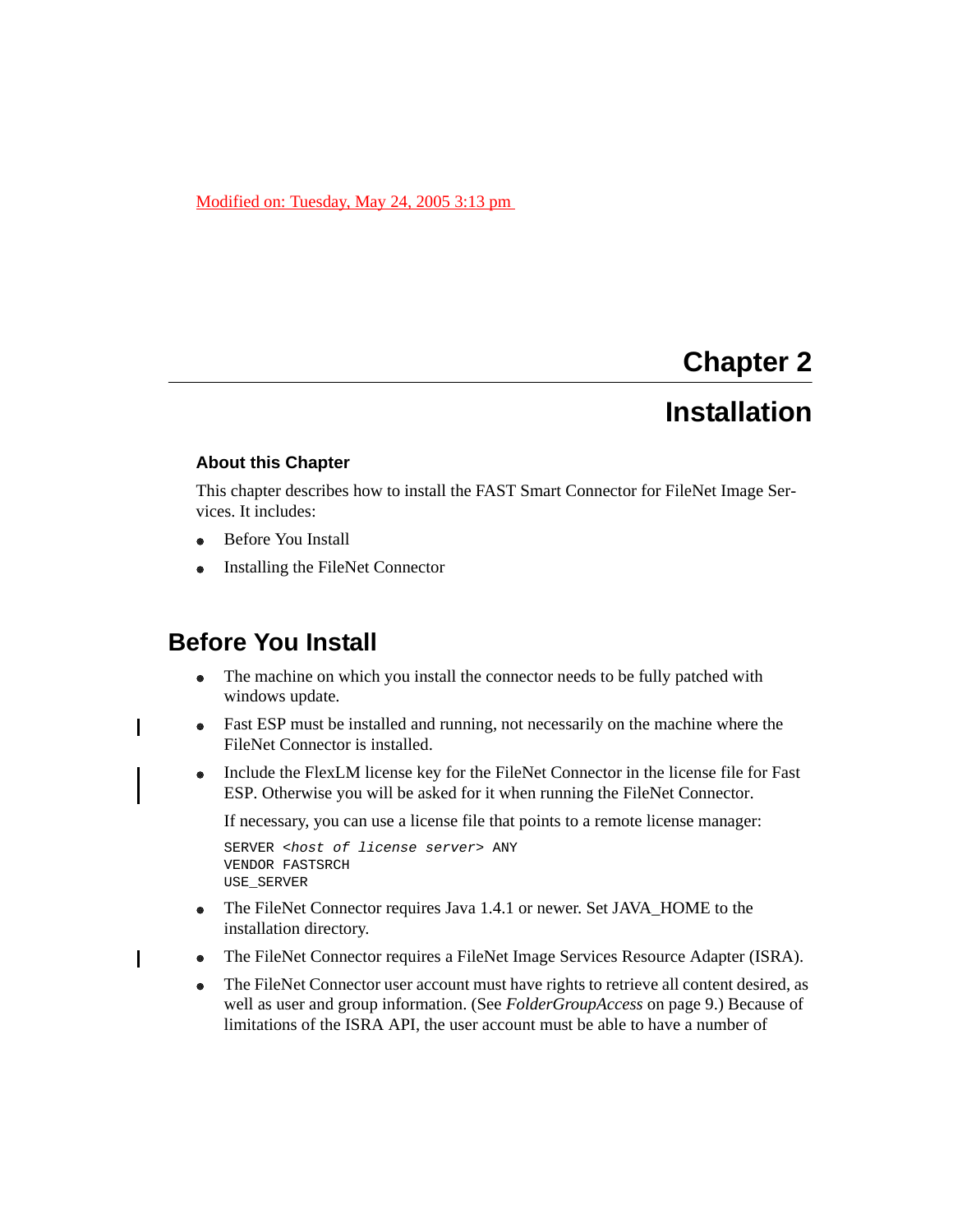concurrent sessions open. This also allows multiple instances of the connector to run at the same time.

 Add a mapping from the library that is accessed to the server IP address in the hosts file on the connector machine. On Windows this is:

C:\Windows\System32\Drivers\etc\hosts

For a domain 'Imaging' and organization 'FileNet', this could be

```
192.168.49.112 imaging-filenet-nch-server
```
### <span id="page-13-0"></span>**Installing the FileNet Connector**

The FileNet Connector is packaged in a zip file:

**FileNetISConnector.zip**

Unzip this package to your preferred location.

*Note!* Fast recommends that you limit access to the FileNet Connector directory to those who need it. Some configuration files may contain unencrypted passwords as described in Chapter 3 *[Configuration](#page-14-4)*.

The directory has the following structure (if FileNetISConnector is the install directory):

| Location                   | Content                                                                        |
|----------------------------|--------------------------------------------------------------------------------|
| FileNetISConnector         | Run scripts                                                                    |
| FileNetISConnector/doc     | This document                                                                  |
| FileNetISConnector/no      | Subfolders include java classes for the connectors                             |
| FileNetISConnector/etc     | Various configuration and properties files, certifi-<br>cate for user monitor. |
| FileNetISConnector/lib     | Various libraries needed by the connectors                                     |
| FileNetISConnector/docproc | A document processor for performing mappings of<br>field names.                |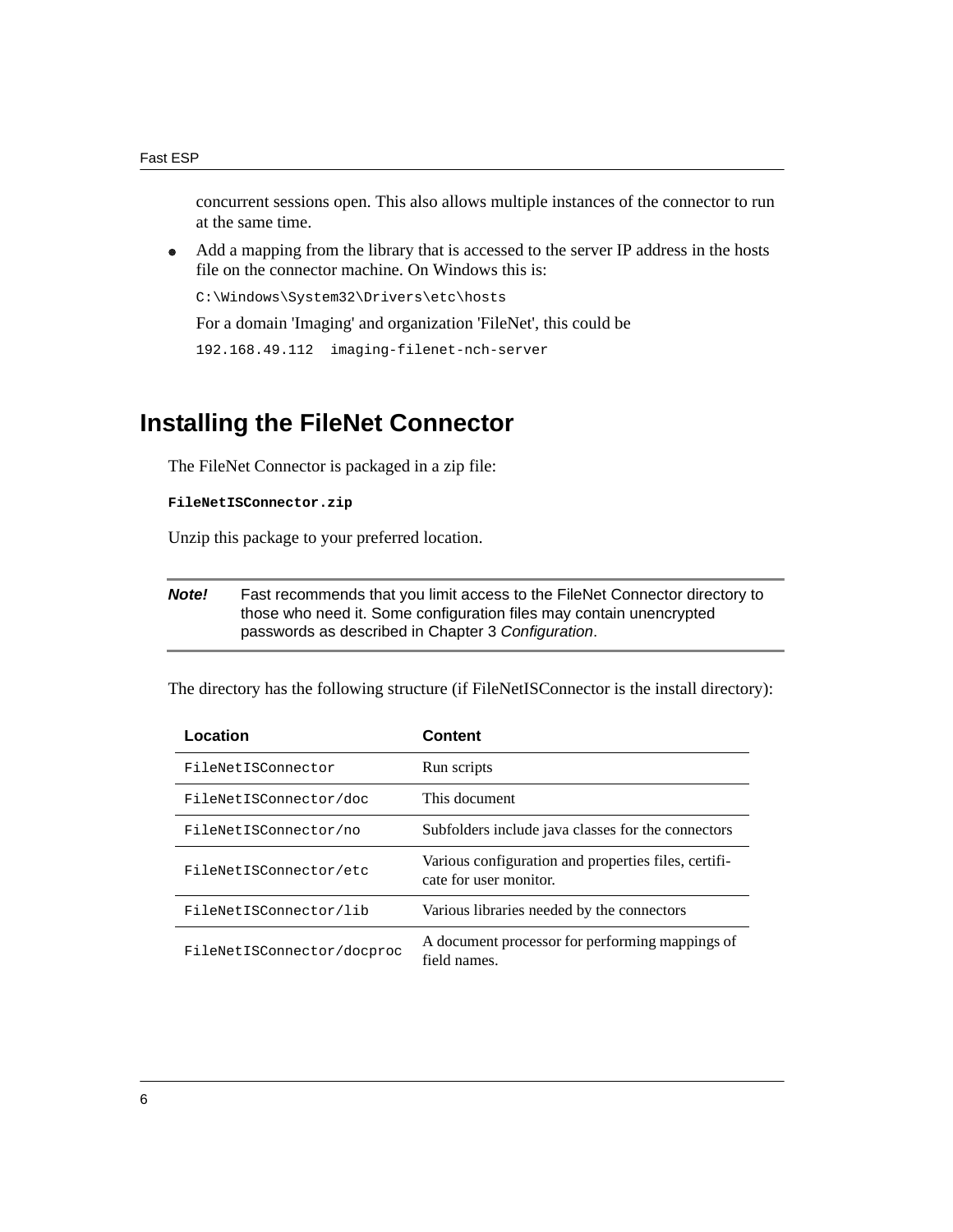#### Modified on: Tuesday, May 24, 2005 3:13 pm

### **Chapter 3**

### <span id="page-14-4"></span>**Configuration**

#### <span id="page-14-1"></span><span id="page-14-0"></span>**About this Chapter**

This chapter describes how to configure the FAST Smart Connector for FileNet Image Services. It includes:

- [About Configuring the FileNet Connector](#page-14-2)
- [Configuring the Content Connector](#page-14-3)
- [Configuring the User Monitor Connector](#page-17-2)

### <span id="page-14-2"></span>**About Configuring the FileNet Connector**

The FileNet Connector is configured manually using an XML configuration file as described in this chapter. The same configuration file is used by both the Content Connector and the User Monitor Connector.

The name of this configuration file can be anything you want. You specify the name of the file at run time, as described in [Chapter 5](#page-28-5) *Operation*.

**Caution!** Unauthorized access to the FileNet Connector configuration file is a potential security risk. Make sure to protect the file appropriately.

### <span id="page-14-3"></span>**Configuring the Content Connector**

The connector is configured manually through an XML file: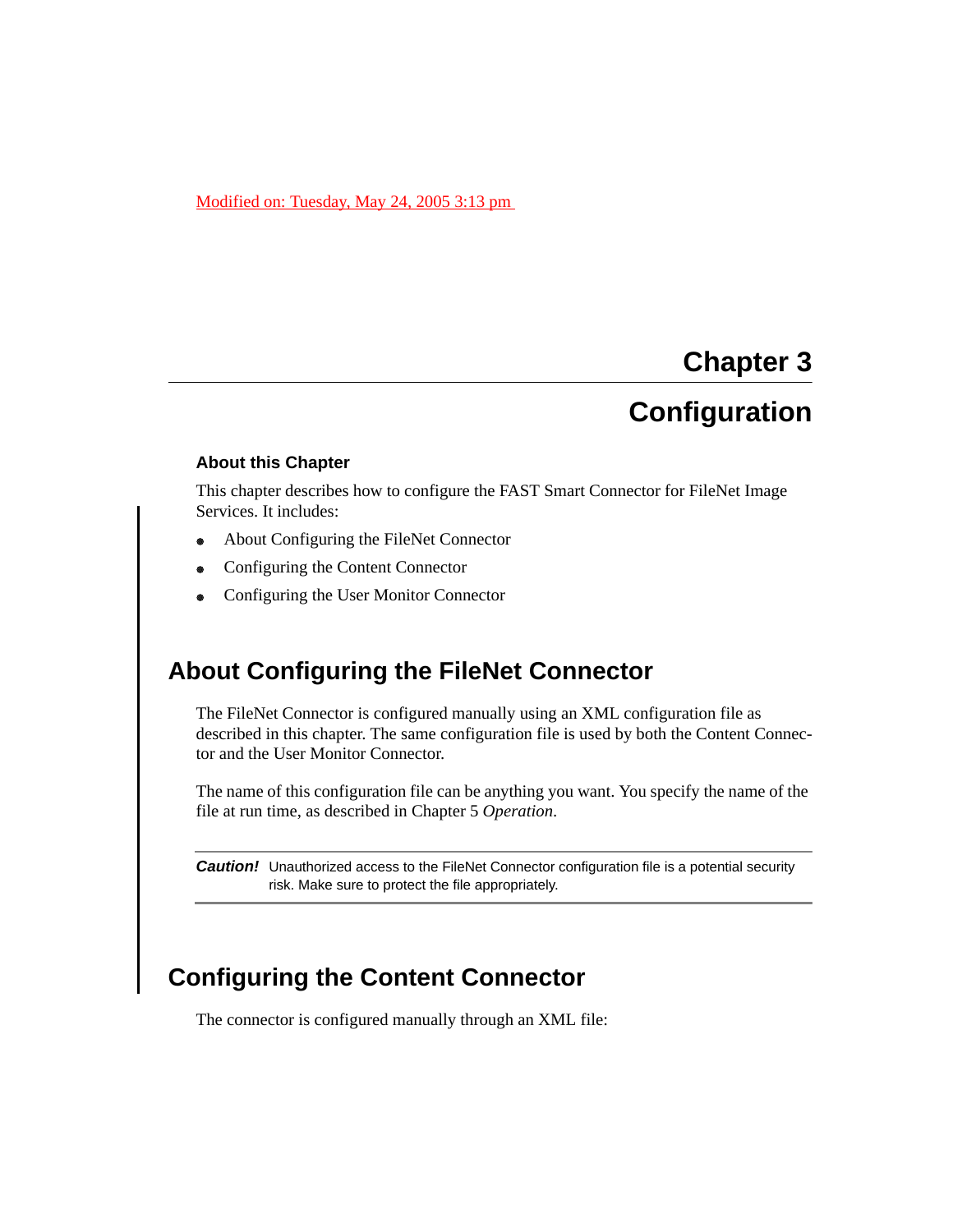```
<?xml version="1.0" encoding="UTF-8"?>
<AccessorConfig>
   <Accessor id="filenet_is">
   <parameter name="User">
     <![CDATA[user3]]>
   </parameter>
…. Other parameters
```
</Accessor> </AccessorConfig>

The available parameters are listed below. For sample values, see the example configuration file in Appendix A *[Sample Configuration File](#page-32-3)*.

| <b>Parameter</b>   | <b>Description</b>                                                                                                                                  |
|--------------------|-----------------------------------------------------------------------------------------------------------------------------------------------------|
| User               | User name in FileNet Image Services                                                                                                                 |
| Password           | Password for the user                                                                                                                               |
| Domain             | Domain or library name                                                                                                                              |
| Organization       | Organization name                                                                                                                                   |
| Query              | SELECT that defines which data to extract.                                                                                                          |
| IncludeContents    | If true, include raw content for electronic documents                                                                                               |
| AcceptedFormats    | Comma separated list of accepted formats. A value of<br>ALL_FORMATS means that all document formats are to be<br>accepted.                          |
|                    | <b>Note!</b> When using ALL_FORMATS, consider that images are<br>not processed meaningfully in a standard Fast ESP<br>document processing pipeline. |
| IncludeAnnotations | If true, include annotations for a scanned document                                                                                                 |
| IncludeACLs        | If true, include ACL information for extracted docs                                                                                                 |
| SecurityDomainID   | Unique three letter id for the security domain represented by<br><b>FileNet Image Services</b>                                                      |
| IncludeFolderNames | If true, include the names of the folders that the documents are<br>associated with.                                                                |
| IndexFolders       | Comma separated list of folder names that the query is applied to.                                                                                  |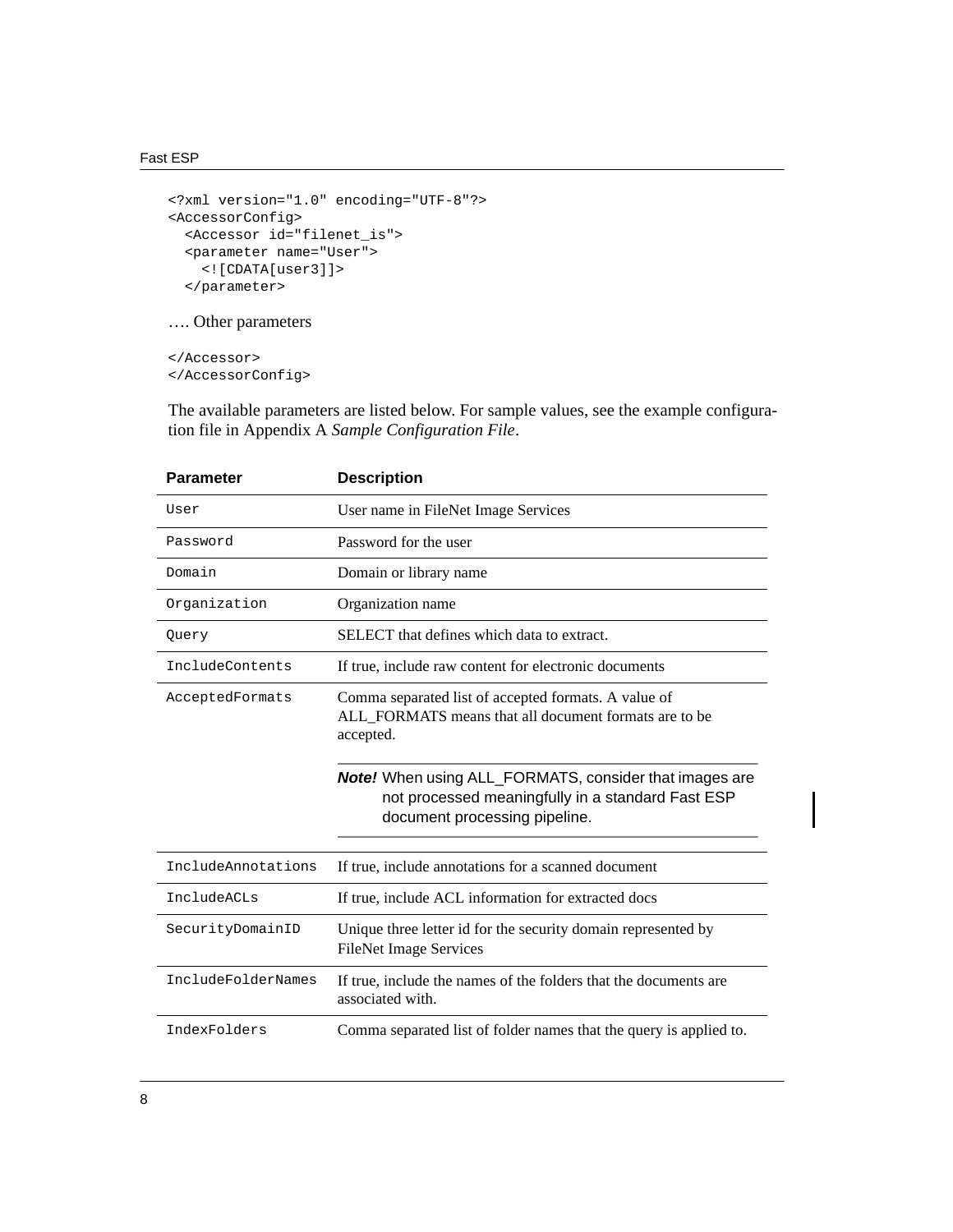<span id="page-16-0"></span>

| FolderGroupAccess  | Grants groups persistent read access to folders. For example:                                                                                                                                                                                                                                     |
|--------------------|---------------------------------------------------------------------------------------------------------------------------------------------------------------------------------------------------------------------------------------------------------------------------------------------------|
|                    | /Diverse#Testgroup: Imaging: FileNet,<br>/SecondMain#Testgroup: Imaging: FileNet                                                                                                                                                                                                                  |
|                    | grants Testgroup read access to folders /Diverse and /SecondMain<br>and subfolders of these (unless there are conflicting access rights on<br>those folders).                                                                                                                                     |
| MaxMemory          | Maximum memory in the internal queue.                                                                                                                                                                                                                                                             |
| MaxRowsFromIS      | Maximum number of rows to extract from FileNet Image Services                                                                                                                                                                                                                                     |
| CharacterEncoding  | Character encoding used by FileNet Image Services.                                                                                                                                                                                                                                                |
| PrimaryKey         | The meta data that is used as a unique identifier for content. By<br>default, this is F_DOCNUMBER.                                                                                                                                                                                                |
| FDSHostName        | Host name for the DS node that has the config server.                                                                                                                                                                                                                                             |
| FDSConfigPort      | Port for the config server                                                                                                                                                                                                                                                                        |
| FDSNameServicePort | Port number for the CORBA name service                                                                                                                                                                                                                                                            |
| OutputDirectory    | The folder in which to store checksums for extracted data, as well<br>as the user database.                                                                                                                                                                                                       |
| CollectionName     | The collection that will keep the data.                                                                                                                                                                                                                                                           |
| AbortPercent       | A percent value, say 10, that limits the number of documents that<br>can be deleted in a single run of the connector. If less than 10 per-<br>cent of the docs are deleted, the operation is performed and com-<br>mitted, otherwise the documents are not deleted from the checksum<br>database. |
| BatchSize          | Batch size for sending new documents to Fast ESP.                                                                                                                                                                                                                                                 |
| BatchSizeFromIS    | Batch size for extracting documents from ISRA.                                                                                                                                                                                                                                                    |
| UseBytesForString  | If true, use bytes for string values. This will resolve some problems<br>with some character formats as UTF8.                                                                                                                                                                                     |
| DataField          | The field of the DS documents that will get the raw content when<br>this is retrieved.                                                                                                                                                                                                            |
| DataSourceName     | Name of data source (optional)                                                                                                                                                                                                                                                                    |
| ExcludeChecksumOn  | Comma separated list of elements not to use in change detection.<br>The default is data, isannotations which means that the raw<br>content and the annotations are not checked for updates.                                                                                                       |

 $\overline{\mathbf{I}}$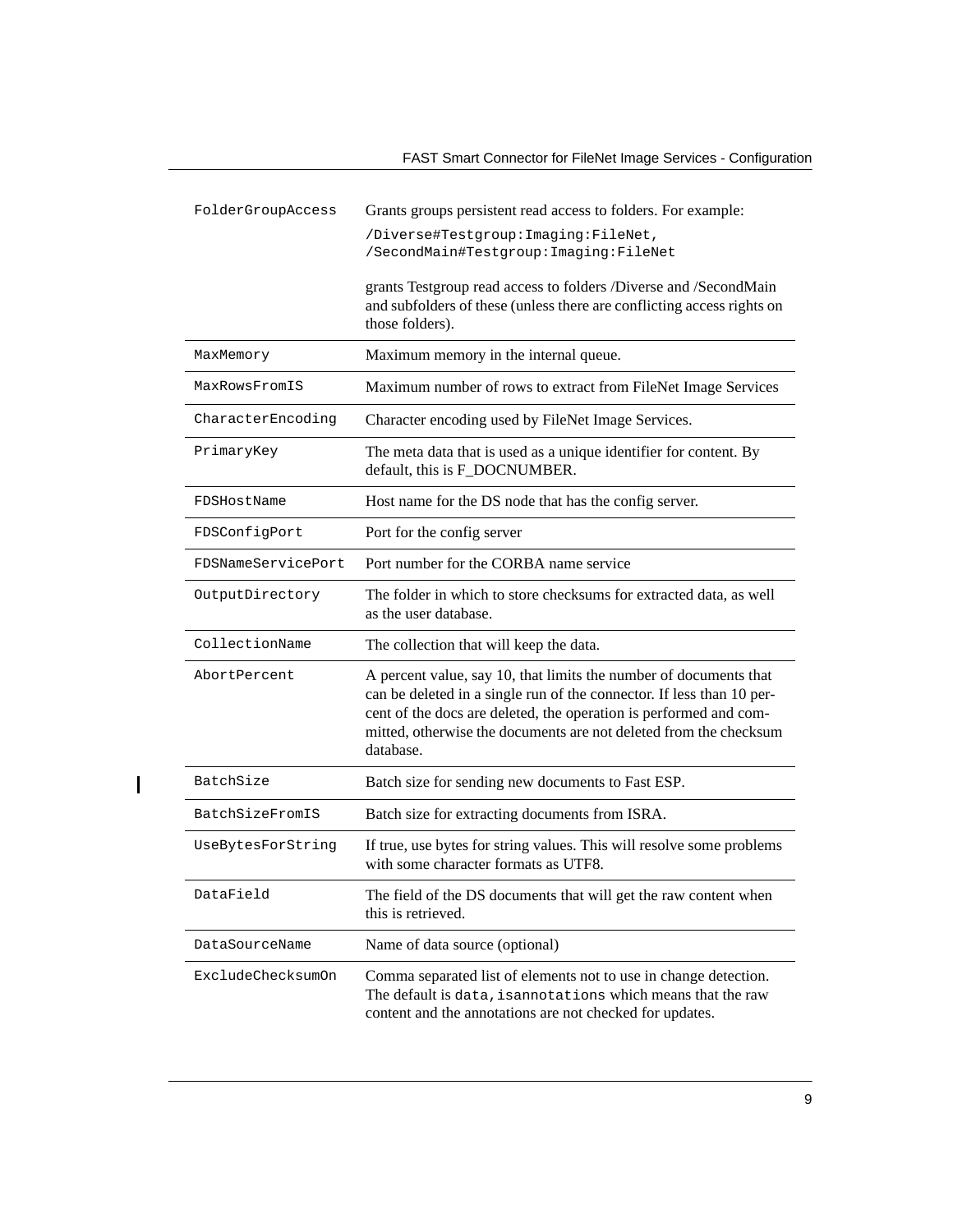In addition to the configuration file, the following properties files can be modified:

#### <span id="page-17-0"></span>**log4j.properties**

Properties that control logging to stdout and to Fast ESP. In the following sample, only warnings are logged (other options include info, debug), both to stdout, and to the log server at the host gre-tang.

```
log4j.rootCategory=warn, A1, A2 
log4j.appender.A1=org.apache.log4j.ConsoleAppender
log4j.appender.A1.layout=org.apache.log4j.PatternLayout
log4j.appender.A1.layout.ConversionPattern=%-5p %d{ISO8601} %c{1}\n 
%m%n%n
log4j.appender.A2=no.fast.connectortoolkit.common.DataSearchAppender
log4j.appender.A2.logHost=gre-tang
log4j.appender.A2.logPort=26010
```
#### <span id="page-17-1"></span>**no.fast.connectortoolkit.properties**

Properties that determines which checksum database to use (HSQL or MySQL), the connection information for the chosen database, whether to dump all data to DS in each run, and whether to enable change detection.

**Note!** Other properties files in the etc directory should be left untouched!

### <span id="page-17-2"></span>**Configuring the User Monitor Connector**

The user monitor connector is configured in the same configuration file. The additional parameters are as follows:

| <b>Parameter</b>       | <b>Description</b>                                                        |
|------------------------|---------------------------------------------------------------------------|
| FDSSecurityHost        | Comma separated list of hosts where user monitor is installed             |
| FDSSecurityPort        | Comma separated list of ports of hosts where user monitor is<br>installed |
| FDSSecurityCertificate | Comma separated list of paths to security certificates to use.            |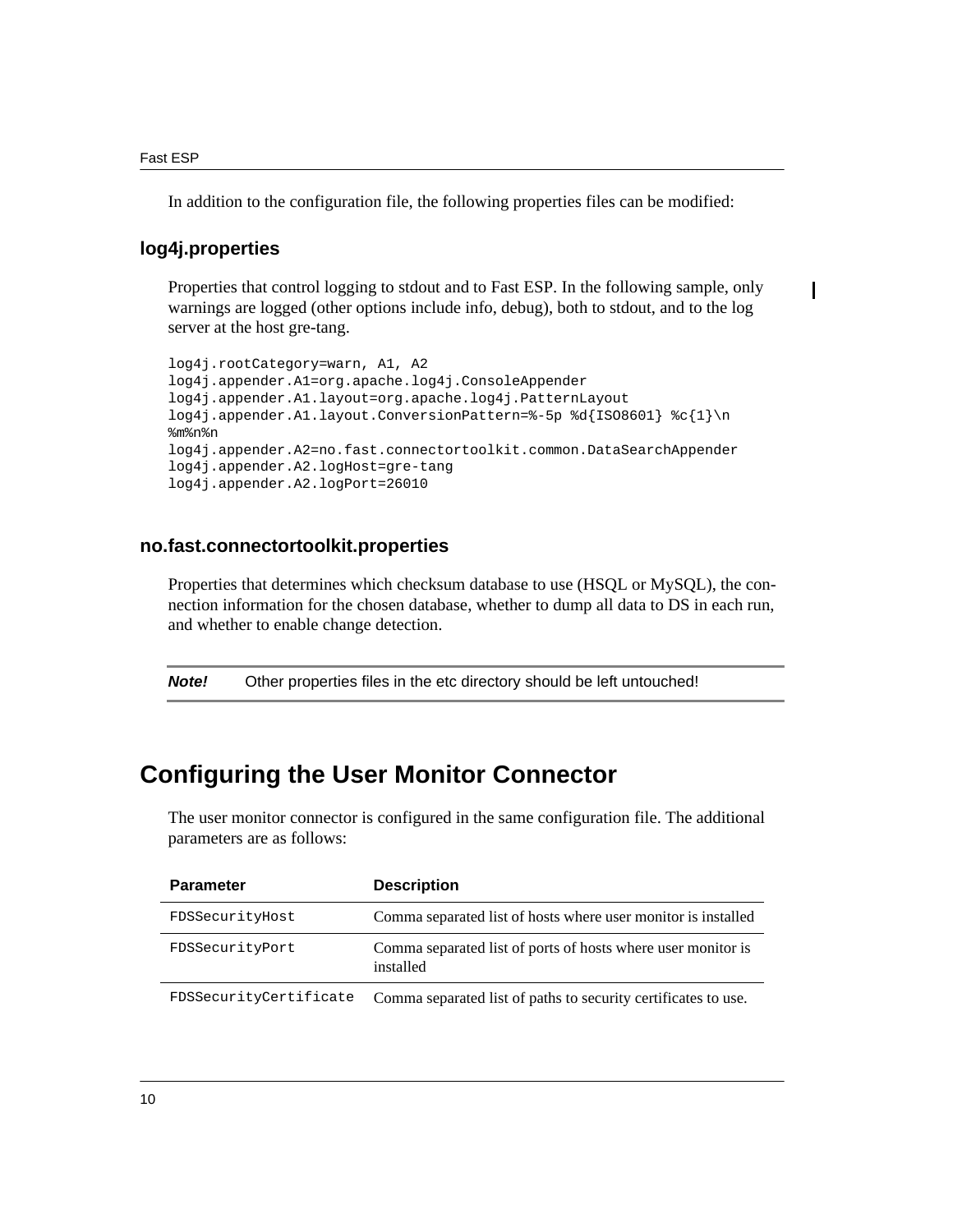FDSSecurityCertPass Comma separated list of pass phrases for the corresponding certificates.

For generating certificates, see the security module documentation. You can also use the sample certificate that is contained within the connector zip, with the pass phrase found in the sample configuration file.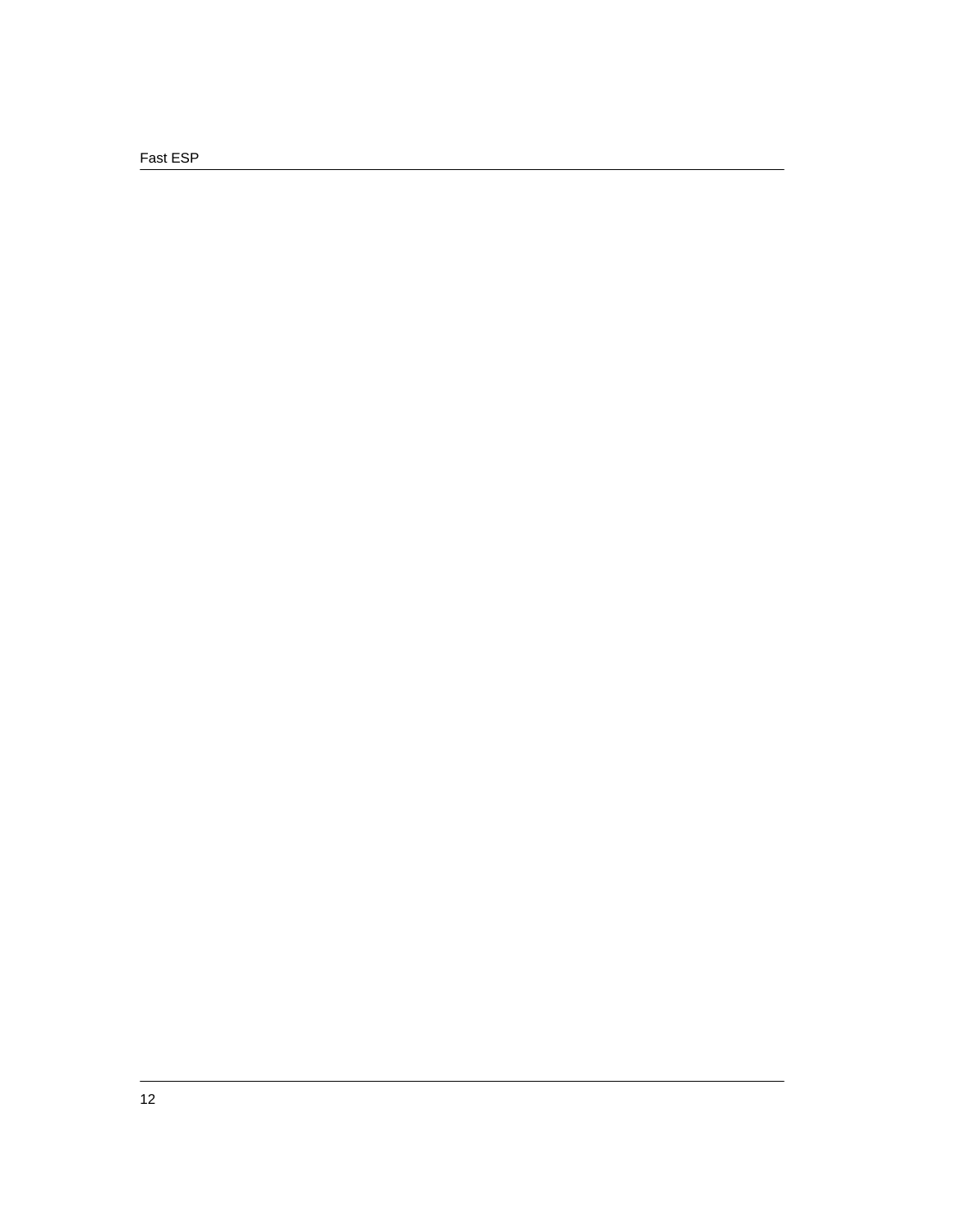#### Modified on: Tuesday, May 24, 2005 3:13 pm

### **Chapter 4**

### **Configuring Fast ESP**

#### <span id="page-20-1"></span><span id="page-20-0"></span>**About This Chapter**

Before you feed any content to Fast ESP, you must integrate the FileNet Connector into your Fast ESP installation. This chapter includes:

- [About Configuring Fast ESP](#page-20-2)
- [Configuring an Index Profile](#page-21-0)
- [Creating a Collection for Extracted Data](#page-23-0)

### <span id="page-20-2"></span>**About Configuring Fast ESP**

In order to use the FileNet Connector, you must configure a Fast ESP cluster to function as a dedicated FileNet indexer by attaching it to an index profile. The default Fast ESP cluster (*webcluster*) is used for crawled web content.

- In a single node system, modify *webcluster* to index FileNet content instead of crawled web content.
- In a multiple node system, create a new cluster to index FileNet content (leaving *webcluster* to index crawled content).

The indexer organizes documents according to how you configure clusters to make data searchable. When you select a cluster, you select in which set of search nodes the document will reside. Each cluster can have a number of collections.

For information about creating and editing clusters, refer to the *Indexing Database Content and XML Guide* chapter on *Document Processing and the Index Profile*.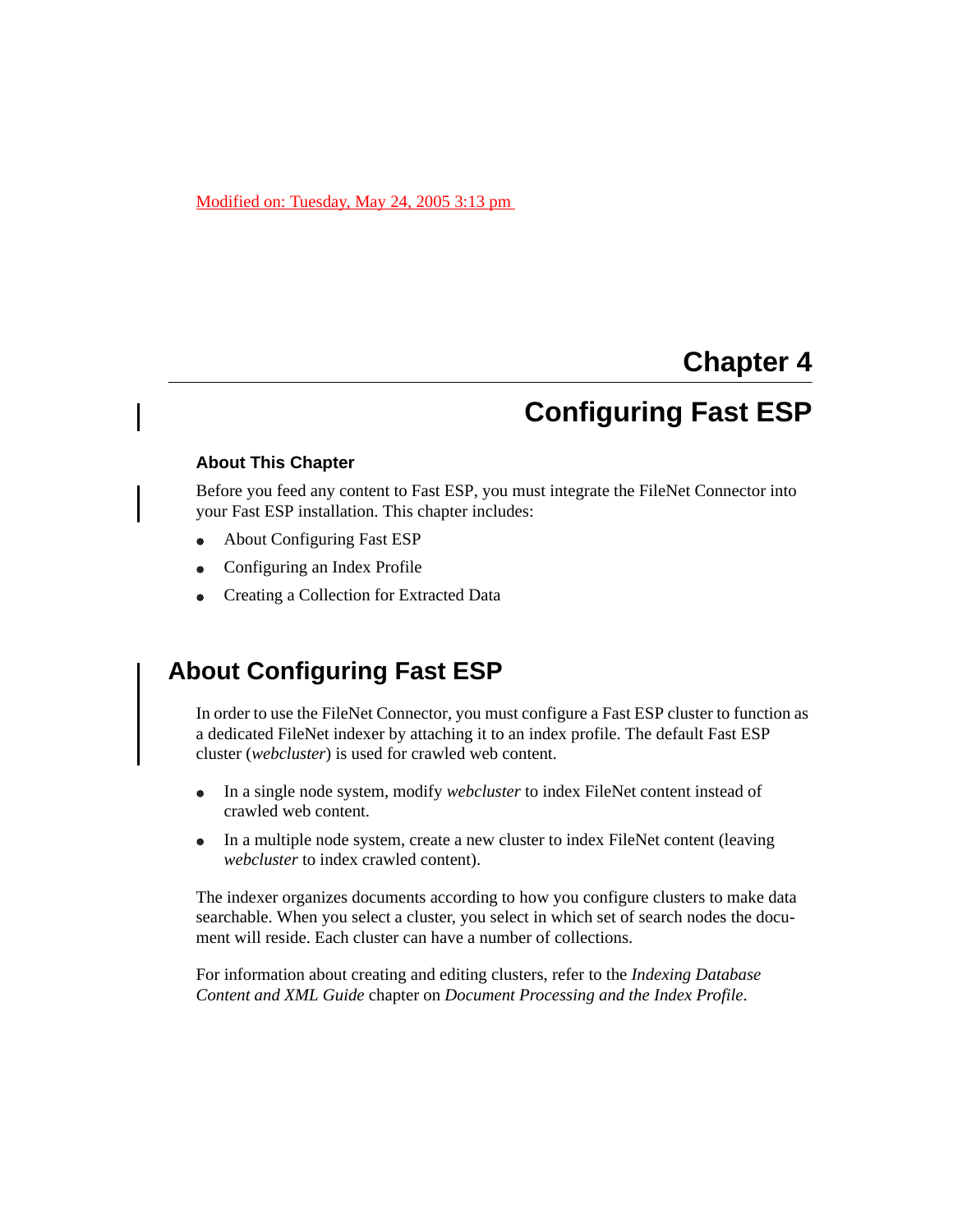### <span id="page-21-0"></span>**Configuring an Index Profile**

An index profile defines how content is to be indexed. This section provides a simplified description of how to set up an index profile for the FileNet Connector. For detailed information about creating and updating index profiles, refer to the:

- *Configuration Guide* chapter on *Index Profile*.
- *Indexing Database Content and XML Guide* chapter on *Document Processing and the Index Profile*.

### <span id="page-21-1"></span>**Creating an Index Profile**

The FileNet Connector provides a sample index profile in the *etc* folder that you can copy and modify. When you customize the default index profile, be sure that the FileNet Connector index profile is compatible with the Fast ESP index profile.

If you want to index raw content, say, PDFs or Word documents, we suggest that you use one of the default index profiles. In the distribution of this connector (etc directory), you will find a sample index profile that is built on the datasearch-default index profile. This has been extended with the meta fields that is extracted by a query to FileNet Image Services, and also with security related fields. These are listed in the following.

NOTE: In order to secure search to be performed, the security related fields need to have the same name and semantics as specified below.

```
<!-- FileNet fields -->
   <field name="farchivedate" type="datetime" element-
name="F_ARCHIVEDATE"/>
   <field name="fclosed" element-name="F_CLOSED"/>
   <field name="fdeletedate" type="datetime" element-name="F_DELETEDATE"/>
   <field name="fdocclassname" element-name="F_DOCCLASSNAME"/>
   <field name="fdocclassnumber" type="int32" element-
name="F_DOCCLASSNUMBER"/>
   <field name="fdocformat" element-name="F_DOCFORMAT"/>
   <field name="fdoclocation" element-name="F_DOCLOCATION"/>
   <field name="fdocnumber" element-name="F_DOCNUMBER"/>
   <field name="fdoctype" element-name="F_DOCTYPE"/>
   <field name="fentrydate" type="datetime" element-name="F_ENTRYDATE"/>
   <field name="fpages" type="int32" element-name="F_PAGES"/>
   <field name="fretentbase" type="int32" element-name="F_RETENTBASE"/>
   <field name="fretentdisp" type="int32" element-name="F_RETENTDISP"/>
   <field name="fretentoffset" type="int32" element-name="F_RETENTOFFSET"/
>
   <field name="ftestnumeric" type="int32" element-name="testnumeric"/>
   <field name="fteststring" element-name="teststring"/>
   <field name="ftestdate" type="datetime" element-name="testdate"/>
   <field name="ffoldernames" element-name="isfoldernames"/>
```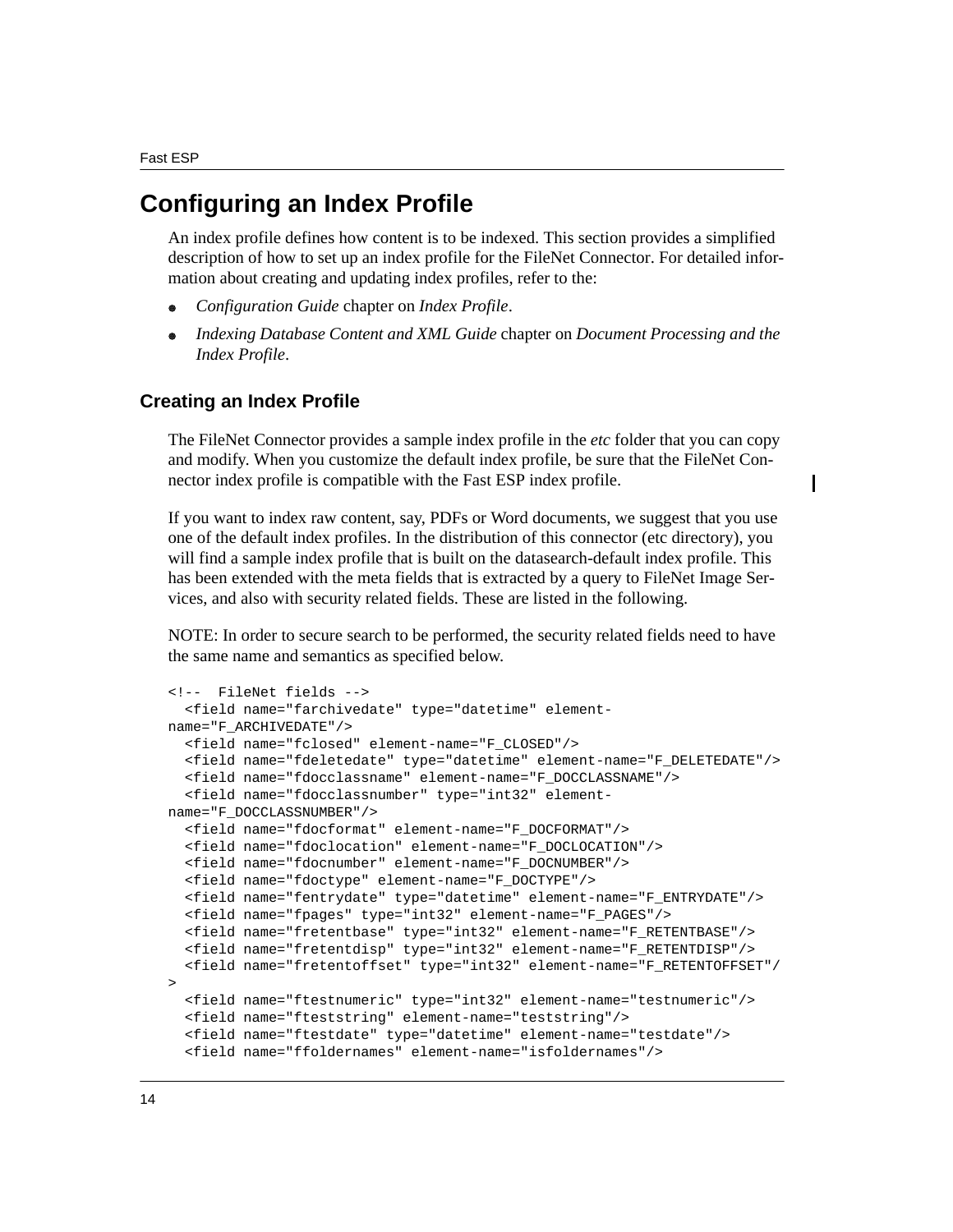```
 <field name="fannotations" element-name="isannotations"/>
<!-- Security fields --> 
  <field name="docacl"/>
   <field name="docfolderacl"/>
   <field name="docaclsystemid"/>
```
### <span id="page-22-0"></span>**Uploading an Index Profile**

To upload the FileNet Connector sample index profile to Fast ESP:

- **1** Open the Fast ESP **Admin interface**.
- **2** Click **Matching Engines**.

| <b>Collection Overview</b><br><b>System Overview</b> | <b>Document Processing</b><br>Logs | <b>Search View</b><br><b>Data Sources</b> | <b>System Management</b><br>Matching Engines  |
|------------------------------------------------------|------------------------------------|-------------------------------------------|-----------------------------------------------|
| <b>Collection Overview</b>                           |                                    |                                           | <b>NEW Create Collection   Refresh   Help</b> |
| <b>OVERVIEW - There are no Collections</b>           |                                    |                                           |                                               |

Copyright @ 2004 Fast Search & Transfer ASA

**3** Click the **icon** next to the **Search Dispatcher** host entry.

| <b>Collection Overview</b><br><b>System Overview</b> | <b>Document Processing</b><br>Logs | <b>Search View</b><br><b>Data Sources</b> | <b>System Management</b><br><b>Matching Engines</b> |
|------------------------------------------------------|------------------------------------|-------------------------------------------|-----------------------------------------------------|
| <b>Matching Engines</b>                              |                                    |                                           | <b>NNNN</b> Refresh   Help                          |
| <b>Search Engines</b>                                |                                    |                                           |                                                     |
| <b>Host</b>                                          | Port                               | Type                                      | Cluster                                             |
| bos4ug0w.ad.fast.no                                  | 15100                              | Search Dispatcher                         | 圖<br>webcluster                                     |
| bos4ug0w.ad.fast.no                                  | 15674                              | Search Column                             | wehcluster                                          |

Copyright © 2004 Fast Search & Transfer ASA

**4** In the **Edit Cluster** screen, click the **Browse** button.

| <b>Collection Overview</b><br><b>System Overview</b> | <b>Document Processing</b><br>Loas | <b>Search View</b><br><b>Data Sources</b> | <b>System Management</b><br><b>Matching Engines</b> |
|------------------------------------------------------|------------------------------------|-------------------------------------------|-----------------------------------------------------|
|                                                      |                                    |                                           |                                                     |
| <b>Matching Engines</b>                              |                                    |                                           | ■■■ Refresh   Help                                  |
| <b>Edit Cluster webcluster</b>                       |                                    |                                           | <b>B B</b> View current index-profile               |
| Enter the location of index-profile                  |                                    |                                           | Browse                                              |
| cancel                                               |                                    |                                           | next O                                              |

Copyright © 2004 Fast Search & Transfer ASA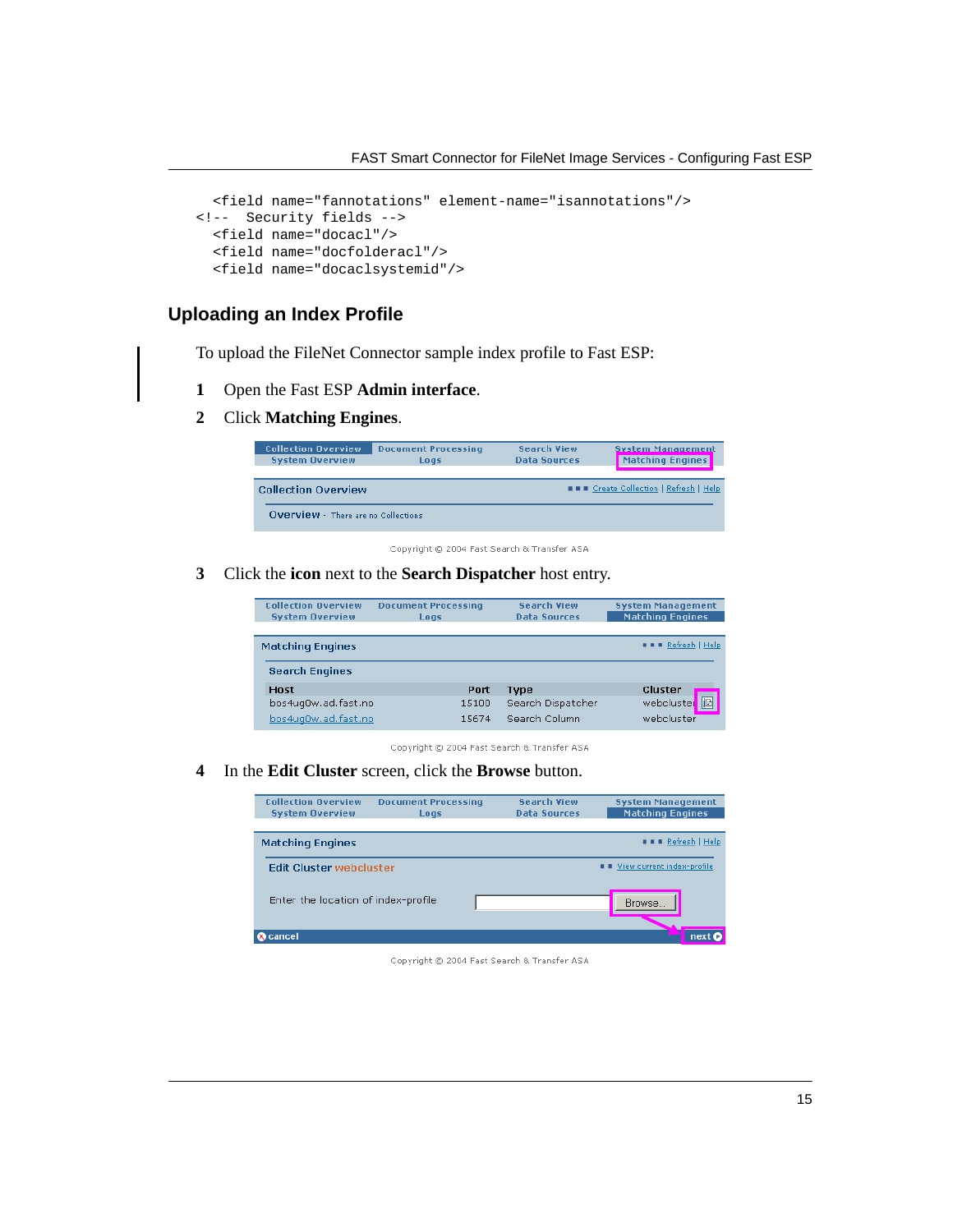**5** Verify that the index profile update has completed successfully and click **Ok**.



Copyright @ 2004 Fast Search & Transfer ASA

**6** The admin interface returns to the Matching Engines dialog.

| <b>Collection Overview</b><br><b>System Overview</b> | <b>Document Processing</b><br>Logs | <b>Search View</b><br><b>Data Sources</b> | <b>System Management</b><br><b>Matching Engines</b> |
|------------------------------------------------------|------------------------------------|-------------------------------------------|-----------------------------------------------------|
| <b>Matching Engines</b>                              |                                    |                                           | <b>NNNN</b> Refresh   Help                          |
| <b>Search Engines</b>                                |                                    |                                           |                                                     |
| Host                                                 | Port                               | Type                                      | Cluster                                             |
| bos4uq0w.ad.fast.no                                  | 15100                              | Search Dispatcher                         | webcluster <b>a</b>                                 |
| bos4uq0w.ad.fast.no                                  | 15674                              | Search Column                             | webcluster                                          |

Copyright © 2004 Fast Search & Transfer ASA

### <span id="page-23-0"></span>**Creating a Collection for Extracted Data**

A collection is a logical group of documents. Collections are set up in order to group documents based on selected criteria such as semantics (for example, similar types of documents) and/or document processing (for example, through pipeline configuration).

You need to create a minimum of one collection in Fast ESP in order to receive extracted data. Complete this subsection to add a collection using the newly created pipeline. Refer to the *Indexing Database Content and XML Guide* chapter on *Document Processing and the Index Profile* for details.

ı

- **1** Open the Fast ESP **Admin interface**.
- **2** If necessary, click **Collection Overview** on the navigation bar.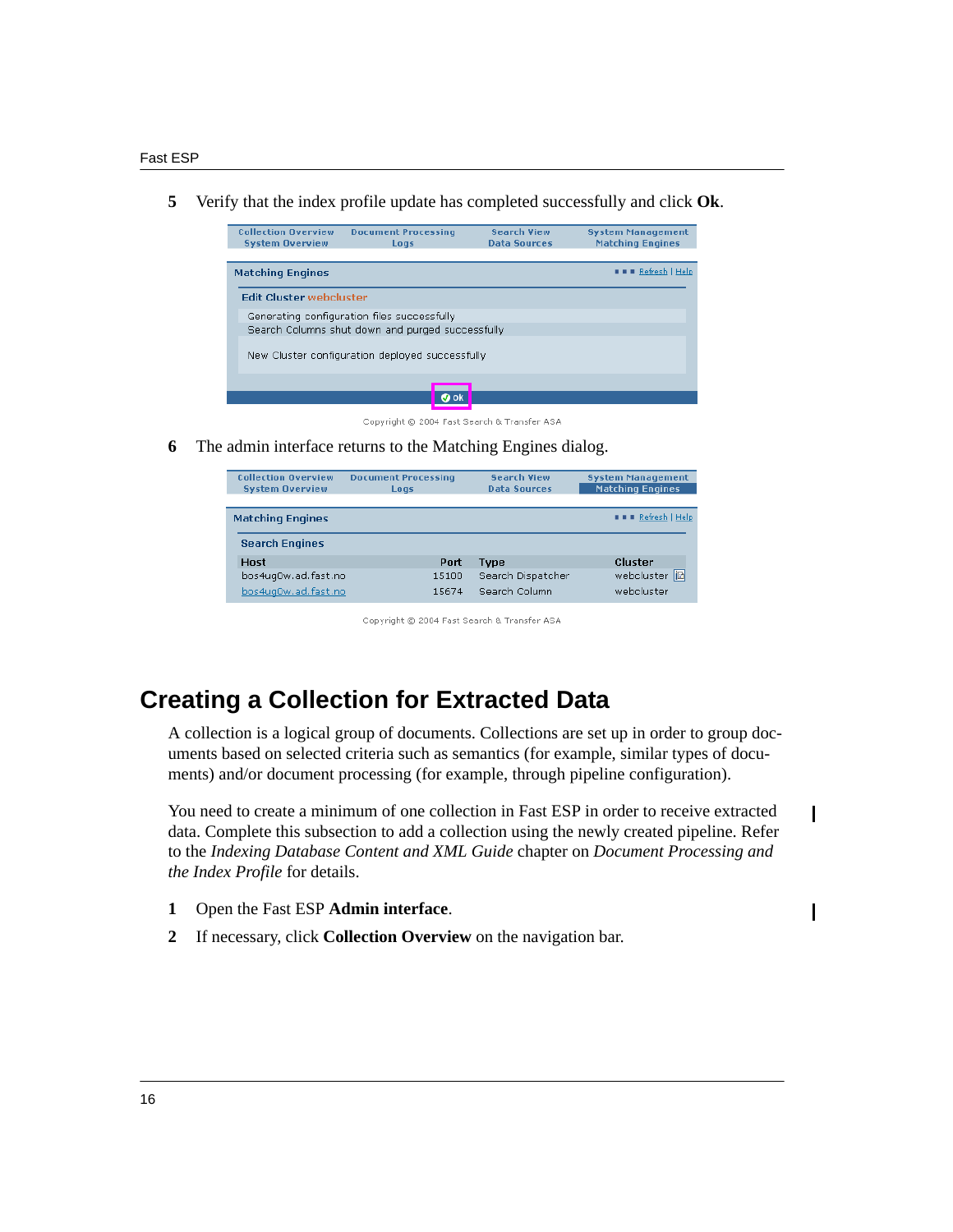#### **3** Click **Create Collection**.



Copyright © 2004 Fast Search & Transfer ASA

- **4** In the **Name** field enter FileNet.
- **5** Optionally fill in the **Description** field.
- **6** Click **next**.

| <b>Collection Overview</b><br><b>System Overview</b> | <b>Document Processing</b><br>Logs                              | <b>Search View</b><br><b>Data Sources</b> | <b>System Management</b><br><b>Matching Engines</b> |
|------------------------------------------------------|-----------------------------------------------------------------|-------------------------------------------|-----------------------------------------------------|
|                                                      | New Collection - Description → Cluster → Pipeline → Data Source |                                           | Refresh   Help                                      |
| <b>Description</b>                                   |                                                                 |                                           |                                                     |
| Name                                                 | FileNet                                                         |                                           |                                                     |
| <b>Description</b>                                   |                                                                 |                                           |                                                     |
|                                                      |                                                                 |                                           | next C                                              |
| & cancel                                             |                                                                 |                                           |                                                     |

Copyright @ 2004 Fast Search & Transfer ASA

- **7** In the **Cluster Configuration** screen, click the **Available Clusters** dropdown list button.
- **8** Select a cluster from the list. In a single-node system, **select webcluster**. In a multiplenode system, select the cluster you created in *[Configuring an Index Profile](#page-21-0)* on page [14.](#page-21-0)
- **9** Click **add selected**.
- **10** Click **next**.

| <b>Collection Overview</b>   | <b>Document Processing</b>                                              | <b>Search View</b>  | <b>System Management</b> |
|------------------------------|-------------------------------------------------------------------------|---------------------|--------------------------|
| <b>System Overview</b>       | Logs                                                                    | <b>Data Sources</b> | <b>Matching Engines</b>  |
|                              |                                                                         |                     |                          |
|                              | New Collection FileNet - Description → Cluster → Pipeline → Data Source |                     | Refresh   Help           |
| <b>Cluster configuration</b> |                                                                         |                     |                          |
| <b>Available Clusters</b>    |                                                                         |                     |                          |
| llwebcluster                 |                                                                         | ▼                   | add selected <b>O</b>    |
| <b>Selected Cluster</b>      |                                                                         |                     |                          |
| None                         |                                                                         |                     |                          |
|                              |                                                                         |                     |                          |
| cancel                       |                                                                         |                     | next                     |

Copyright @ 2004 Fast Search & Transfer ASA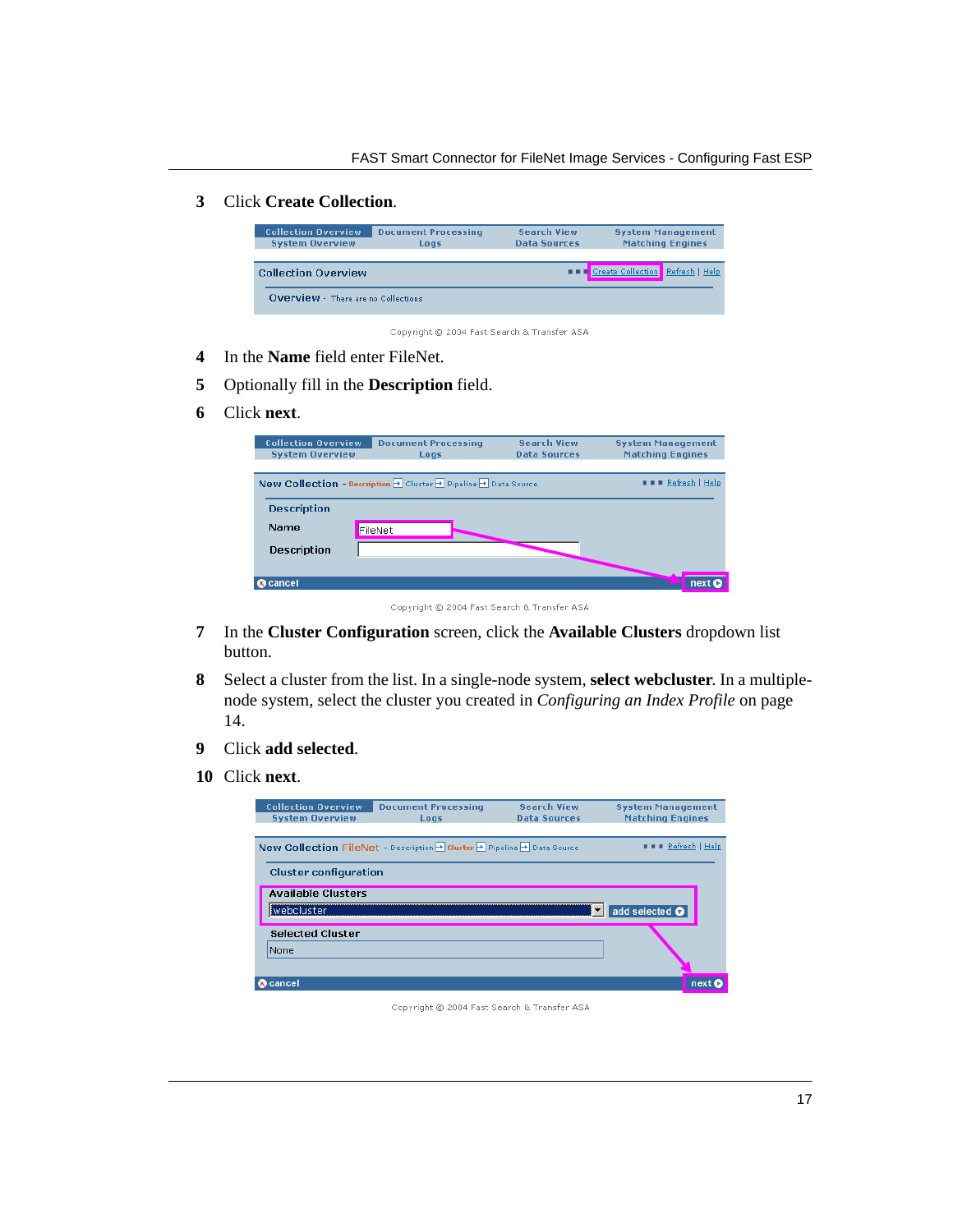- **11** In the **Pipeline Configuration** screen, click the **Available Pipelines** dropdown list button.
- **12** Select **Generic (webcluster)**. This provides a thorough processing of the documents, including linguistics, document structure, teaser generation, language detection etc.
	- *Note!* If you mix content from multiple sources, you may want to map fields specific to the sources to common names in the index profile. The FileNet Connector comes with a document processor stage that performs simple mappings from one name to another. See *[Mixing Content From Multiple Sources](#page-26-0)* on page 19 for more information.
- **13** Click **add selected**.
- **14** Click **next**.



**15** In the **Data Source Configuration** screen, click **ok**.

| <b>Collection Overview</b><br><b>System Overview</b>                                 | <b>Document Processing</b><br>Logs | <b>Search View</b><br><b>Data Sources</b> | <b>System Management</b><br><b>Matching Engines</b> |  |  |  |  |  |
|--------------------------------------------------------------------------------------|------------------------------------|-------------------------------------------|-----------------------------------------------------|--|--|--|--|--|
| New Collection FileNet - Description Deluster Depeline Data Source<br>Refresh   Help |                                    |                                           |                                                     |  |  |  |  |  |
| Data Source configuration                                                            |                                    |                                           |                                                     |  |  |  |  |  |
| Available Data Sources                                                               |                                    |                                           |                                                     |  |  |  |  |  |
| add selected <b>O</b><br>--------- Select Data Source -                              |                                    |                                           |                                                     |  |  |  |  |  |
| <b>Configured Data Sources</b>                                                       |                                    |                                           |                                                     |  |  |  |  |  |
| None                                                                                 |                                    |                                           |                                                     |  |  |  |  |  |
|                                                                                      |                                    |                                           |                                                     |  |  |  |  |  |
|                                                                                      | <b>O</b> ok                        |                                           |                                                     |  |  |  |  |  |

Copyright @ 2004 Fast Search & Transfer ASA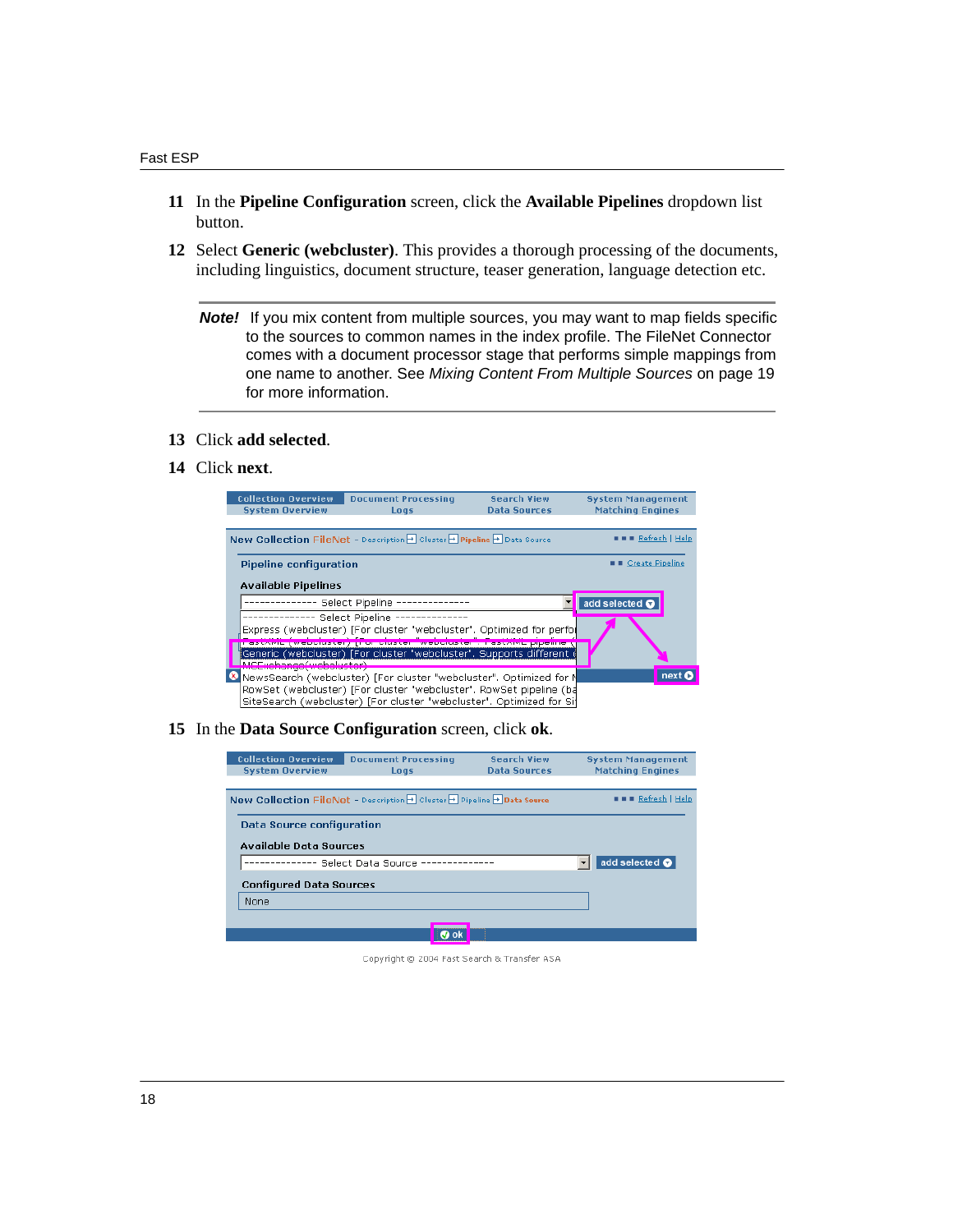#### **16** In the next screen, click **ok**.

|                | <b>Collection Overview</b><br><b>System Overview</b>               |                                             | <b>Document Processing</b><br>Logs |             | <b>Search View</b><br><b>Data Sources</b> |                                | <b>System Management</b><br><b>Matching Engines</b> |  |  |
|----------------|--------------------------------------------------------------------|---------------------------------------------|------------------------------------|-------------|-------------------------------------------|--------------------------------|-----------------------------------------------------|--|--|
|                | <b>Edit Collection FileNet</b>                                     |                                             |                                    |             |                                           |                                | <b>NNNN</b> Overview   Refresh   Help               |  |  |
|                | <b>Description</b>                                                 |                                             |                                    |             |                                           |                                |                                                     |  |  |
|                | No description set                                                 |                                             |                                    |             |                                           |                                |                                                     |  |  |
|                | <b>Control Panel</b>                                               |                                             |                                    |             |                                           |                                |                                                     |  |  |
|                | Edit Description<br><b>D</b> Fdit Cluster                          |                                             |                                    |             | H Add Document                            |                                | $\mathsf{Q} _{\mathsf{Search}}$                     |  |  |
|                | Edit Data Sources                                                  | <b>B</b> Edit Pipeline                      |                                    |             | <sup>面</sup> Delete Document              | <sup>n</sup> Delete Collection |                                                     |  |  |
|                | <b>Status</b>                                                      |                                             |                                    |             |                                           |                                |                                                     |  |  |
|                | Data Sources                                                       |                                             | <b>Content Distributor</b>         |             | Pipeline                                  |                                | <b>Matching Engines</b>                             |  |  |
|                | N/A                                                                | l→l                                         | ΩK                                 | l→l         | ΩK                                        | ⊢                              | OK                                                  |  |  |
|                | None configured                                                    |                                             | Docs: 0                            |             | Generic (webcluster)                      |                                | Check logs                                          |  |  |
| <b>Modules</b> |                                                                    |                                             |                                    |             |                                           |                                |                                                     |  |  |
|                | Module                                                             |                                             |                                    |             | <b>Host</b>                               |                                | <b>Port Status</b>                                  |  |  |
|                |                                                                    | ContentDistributor (fds/contentdistributor) |                                    |             | bos4ug0w                                  |                                | $N/A$ Responding $Q$                                |  |  |
|                | ProcessorServer                                                    |                                             |                                    |             | bos4uq0w.ad.fast.no                       |                                | 16200 Responding $ Q $                              |  |  |
|                | Search Engine (RTS Indexer)<br>StatusService (fds/statusservice_0) |                                             |                                    |             | bos4ug0w.ad.fast.no                       |                                | 15674 Responding<br>19.                             |  |  |
|                |                                                                    |                                             |                                    |             | bos4ug0w                                  |                                | N/A Responding Q                                    |  |  |
|                | Cluster                                                            |                                             |                                    |             |                                           |                                |                                                     |  |  |
|                | webcluster                                                         |                                             |                                    |             |                                           |                                | Q                                                   |  |  |
|                |                                                                    |                                             |                                    |             |                                           |                                |                                                     |  |  |
|                |                                                                    |                                             |                                    | <b>O</b> ok |                                           |                                |                                                     |  |  |

Copyright @ 2004 Fast Search & Transfer ASA

**17** The admin interface returns to the Collection Overview dialog.

| <b>Collection Overview</b> | <b>Document Processing</b>                     | <b>Search View</b>  | <b>System Management</b>                       |  |  |  |  |
|----------------------------|------------------------------------------------|---------------------|------------------------------------------------|--|--|--|--|
| <b>System Overview</b>     | Logs                                           | <b>Data Sources</b> | <b>Matching Engines</b>                        |  |  |  |  |
|                            |                                                |                     |                                                |  |  |  |  |
| <b>Collection Overview</b> |                                                |                     | <b>NNNN</b> Create Collection   Refresh   Help |  |  |  |  |
|                            | <b>OVERVIEW</b> - There is just one Collection |                     |                                                |  |  |  |  |
| <b>Name</b>                | <b>Description</b>                             | Last input          | Docs                                           |  |  |  |  |
| FileNet                    |                                                | N/A                 | 间面                                             |  |  |  |  |

Copyright @ 2004 Fast Search & Transfer ASA

### <span id="page-26-0"></span>**Mixing Content From Multiple Sources**

If you mix content from multiple sources, you may want to map fields specific to the sources to common names in the index profile. As an example, you may have an 'author' field in one source and a 'creator' field in another source. When searching across all content sources, you may want to be able to search for authors by having a common author field. To this end, the FileNet Image Services connector comes with a document processor stage that performs simple mappings from one name to another. It is configured by the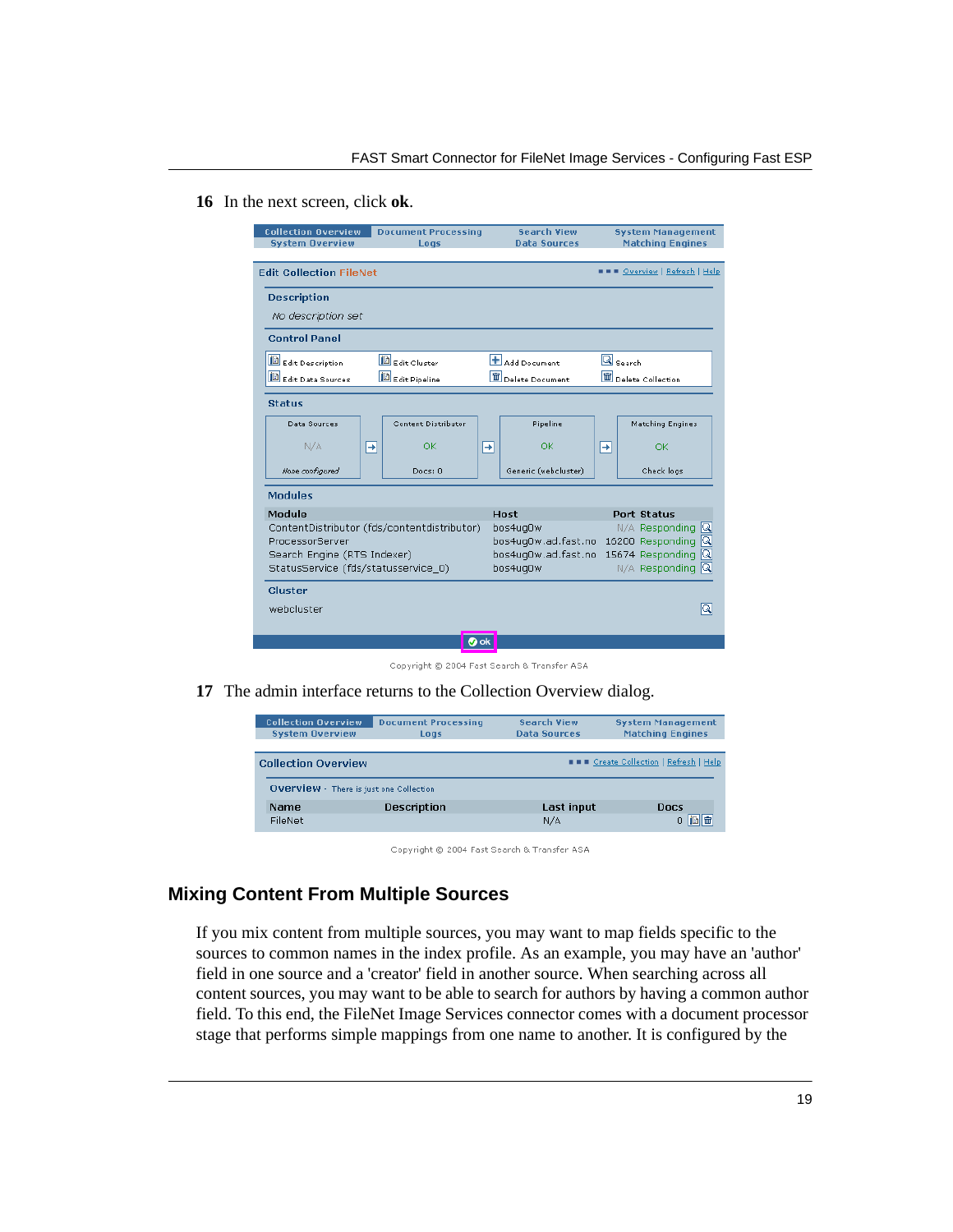path to a configuration mapping file. An example of such a file is found in the etc directory of the distribution.

In order to install the mapping, do the following:

- **1** Copy the file MultiAttributeMapper.py to the directory lib/python2.2/processors of each document processing node in your DS installation.
- **2** Copy the file MultiAttributeMapper.xml to the etc/processors directory of each document processing node in your DS installation.
- **3** Restart all procservers on all document processor nodes.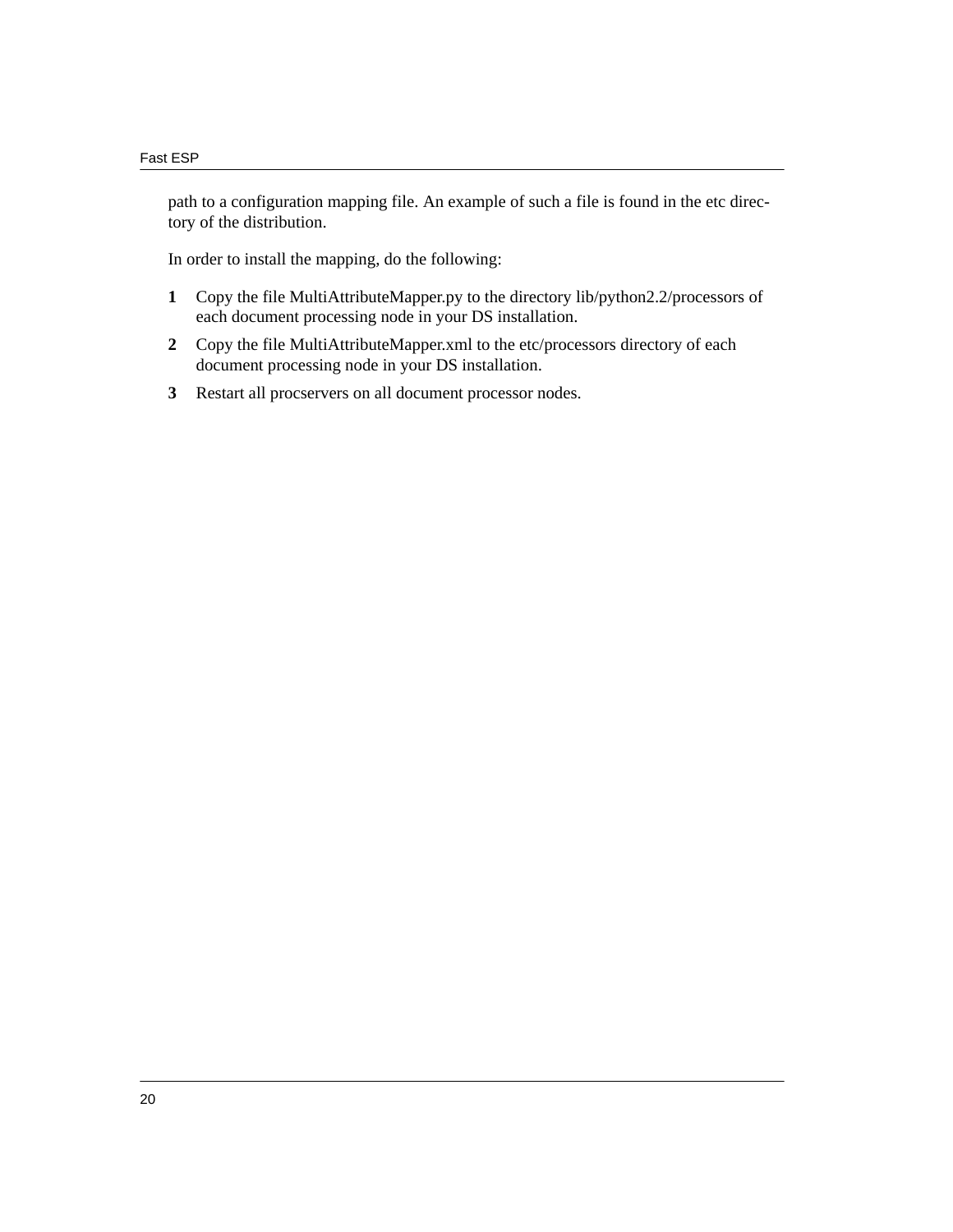#### Modified on: Tuesday, May 24, 2005 3:13 pm

# <span id="page-28-5"></span>**Chapter 5 Operation**

#### <span id="page-28-1"></span><span id="page-28-0"></span>**About this Chapter**

This chapter describes how to use the FAST Smart Connector for FileNet Image Services. It includes:

- [Using the Content Connector](#page-28-2)
- [Using the User Monitor Connector](#page-29-1)

### <span id="page-28-2"></span>**Using the Content Connector**

#### <span id="page-28-3"></span>**Running the Content Connector**

- **1** Go to the <installation directory>.
- **2** From the command line, run the runContentConnector script as follows:

```
runContentConnector start -f <name of config file> -l <path to config 
file>
```
Example:

runContentConnector start -f config.xml -l etc

### <span id="page-28-4"></span>**Stopping a Running Connector**

- **1** Go to the <installation directory>.
- **2** From the command line, run the runContentConnector script as follows:

**runContentConnector stop -f <name of config file> -l <path to config file>**

Example: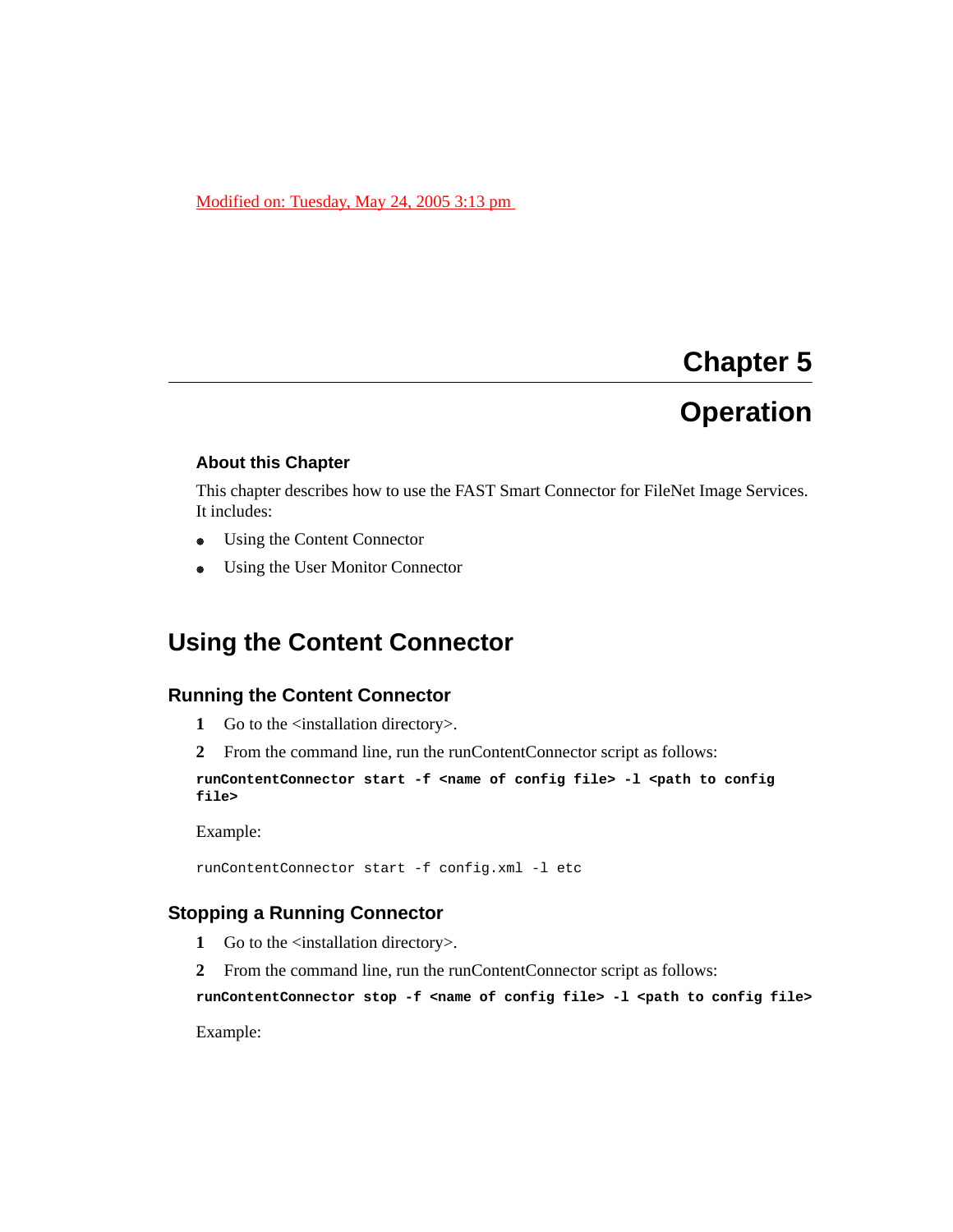runContentConnector stop -f config.xml -l etc

*Message to Reviewer!* <Document stop feature as well?>

#### <span id="page-29-0"></span>**Logging**

The FileNet Connector sends log messages to the standard output so you can monitor the behavior of the connector. Alternatively, you can send log messages to the DS LogServer and watch the logs in the administration GUI of Fast ESP.

- Go to the collections overview page in the administration GUI to verify that updates to the source are communicated to Fast ESP
- Go to the search view to perform sample searches that verify that content has been extracted and indexed as expected.

```
Message to Reviewer! <Explain how to do search with security pipeline, see CMS/FDSSM 
                         doc>
```
### <span id="page-29-1"></span>**Using the User Monitor Connector**

#### <span id="page-29-2"></span>**Running the User Monitor Connector**

To run the user monitor connector:

- **1** Go to the <installation directory>.
- **2** From the command line, run the runumconnector script as follows:

**runumconnector -f <name of config file> -l <path to config file>**

Example:

runumconnector -f config.xml -l etc

### <span id="page-29-3"></span>**Logging**

The FileNet Connector sends log messages to the standard output so you can monitor the behavior of the connector. Alternatively, you can send log messages to the DS LogServer and watch the logs in the administration GUI of Fast ESP.

I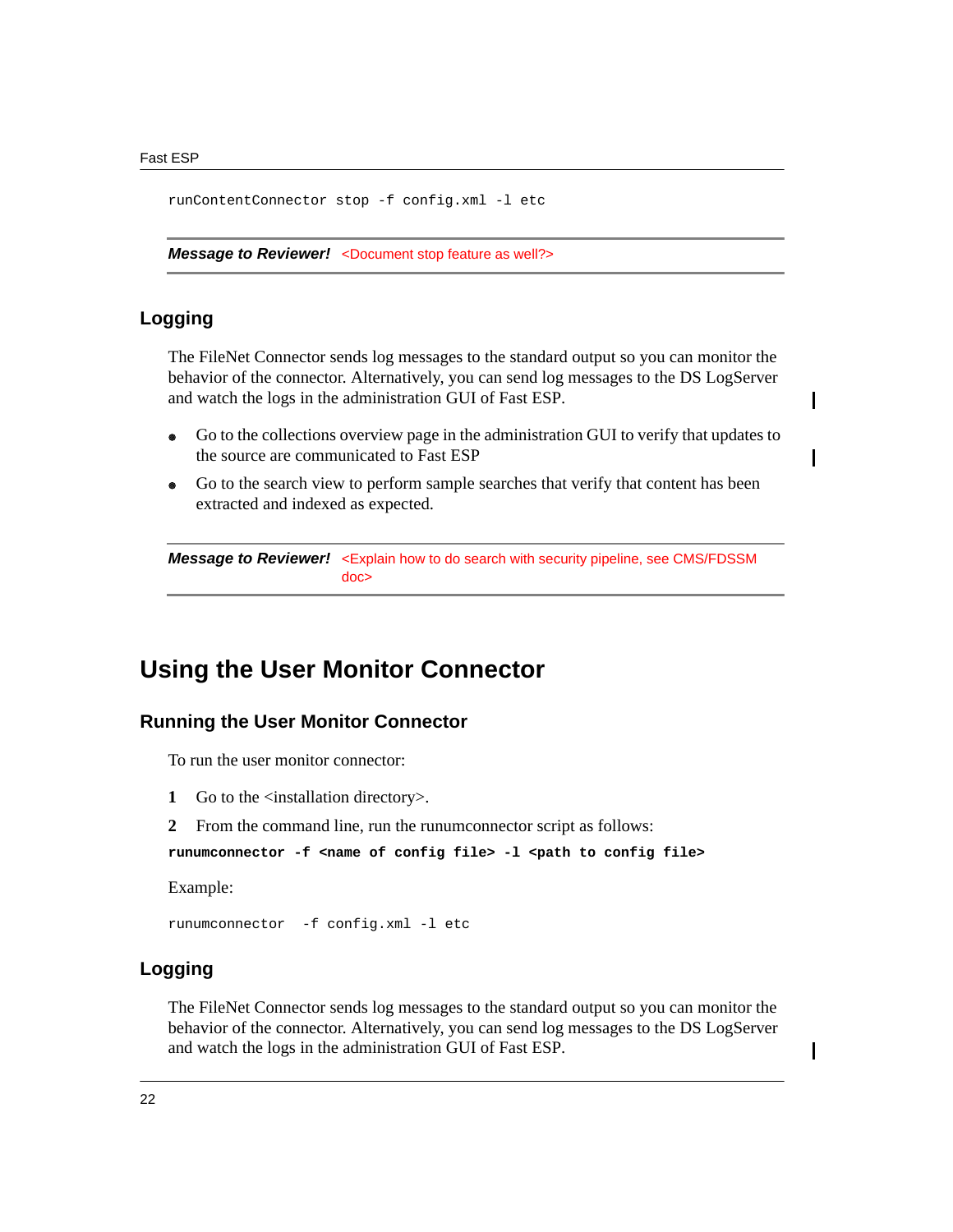You can also inspect the logs of the Security Access Module (SAM) to verify that users and group information is extracted properly.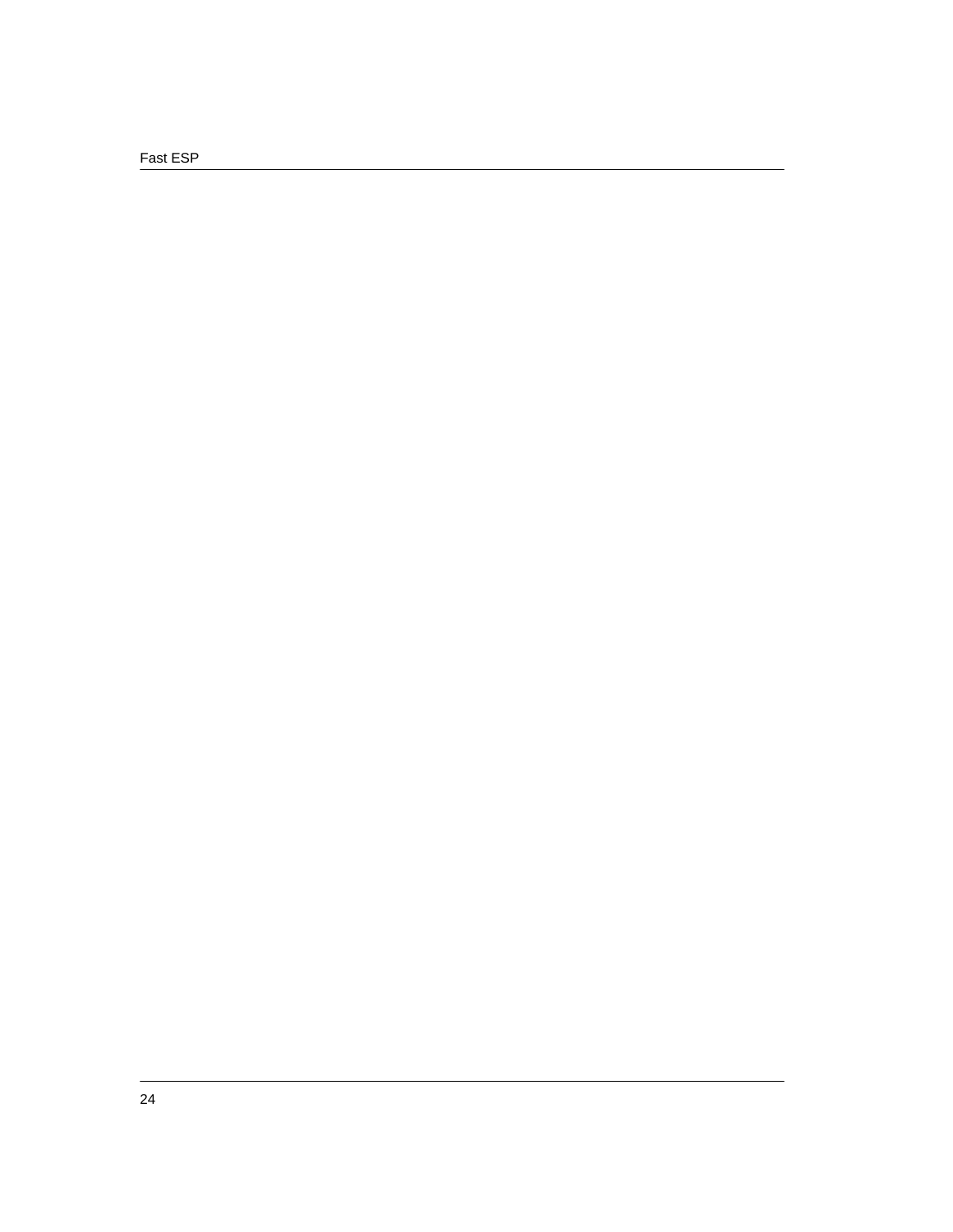### **Appendix A**

### <span id="page-32-3"></span>**Sample Configuration File**

### <span id="page-32-2"></span><span id="page-32-1"></span><span id="page-32-0"></span>**filename.XML**

The sample is also found in the etc directory of this distribution.

```
<?xml version="1.0" encoding="UTF-8"?>
<AccessorConfig>
   <Accessor id="filenet_is">
   <parameter name="User">
     <![CDATA[SysAdmin]]>
   </parameter>
   <parameter name="Password">
     <![CDATA[SysAdmin]]>
   </parameter>
   <parameter name="Domain">
     <![CDATA[Imaging]]>
   </parameter>
   <parameter name="Organisation">
     <![CDATA[FileNet]]>
   </parameter>
   <parameter name="IncludeContents">
     <![CDATA[true]]>
   </parameter>
   <parameter name="AcceptedFormats">
     <![CDATA[text/plain,application/octet-stream]]>
   </parameter>
   <parameter name="IncludeAnnotations">
     <![CDATA[false]]>
   </parameter>
   <parameter name="IncludeACLs">
     <![CDATA[true]]>
   </parameter>
<parameter name="SecurityDomainID">
```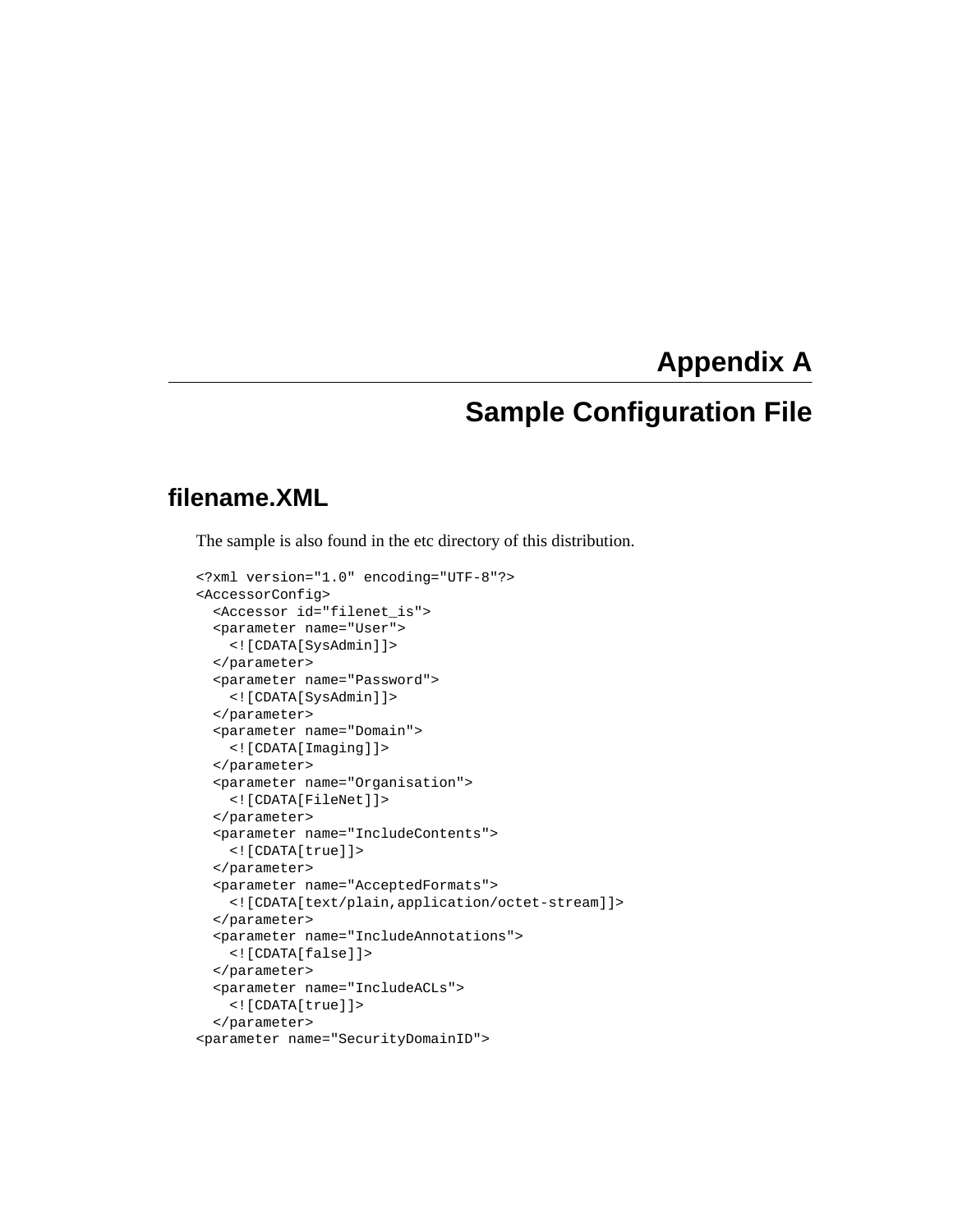```
 <![CDATA[fis]]>
   </parameter>
   <parameter name="IncludeFolderNames">
     <![CDATA[true]]>
   </parameter>
   <parameter name="IndexFolders">
     <![CDATA[/]]>
   </parameter>
<parameter name="FolderGroupAccess">
     <![CDATA[/Diverse#Testgroup:Imaging:FileNet,/
SecondMain#Testgroup:Imaging:FileNet]]>
   </parameter>
   <parameter name="MaxMemory">
     <![CDATA[200000000]]>
   </parameter>
   <parameter name="MaxRowsFromIS">
     <![CDATA[1000000]]>
   </parameter>
   <parameter name="Query">
     <![CDATA[SELECT 
F_ARCHIVEDATE,F_CLOSED,F_DELETEDATE,F_DOCCLASSNAME,F_DOCCLASSNUMBER,F_DOC
FORMAT,F_DOCLOCATION,F_DOCNUMBER,F_DOCTYPE,F_ENTRYDATE,F_PAGES,teststring 
FROM FnDocument]]>
   </parameter>
   <parameter name="CharacterEncoding">
     <![CDATA[iso-8859-1]]>
   </parameter>
   <parameter name="PrimaryKey">
     <![CDATA[F_DOCNUMBER]]>
   </parameter>
   <parameter name="FDSHostName">
     <![CDATA[gre-tang]]>
   </parameter>
   <parameter name="FDSConfigPort">
     <![CDATA[26005]]>
   </parameter>
<parameter name="FDSNameServicePort">
     <![CDATA[26099]]>
   </parameter>
   <parameter name="OutputDirectory">
     <![CDATA[C:\output\checksums]]>
   </parameter>
   <parameter name="CollectionName">
     <![CDATA[filenet]]>
   </parameter>
   <parameter name="AbortPercent">
     <![CDATA[90]]>
   </parameter>
   <parameter name="BatchSize">
     <![CDATA[10]]>
```